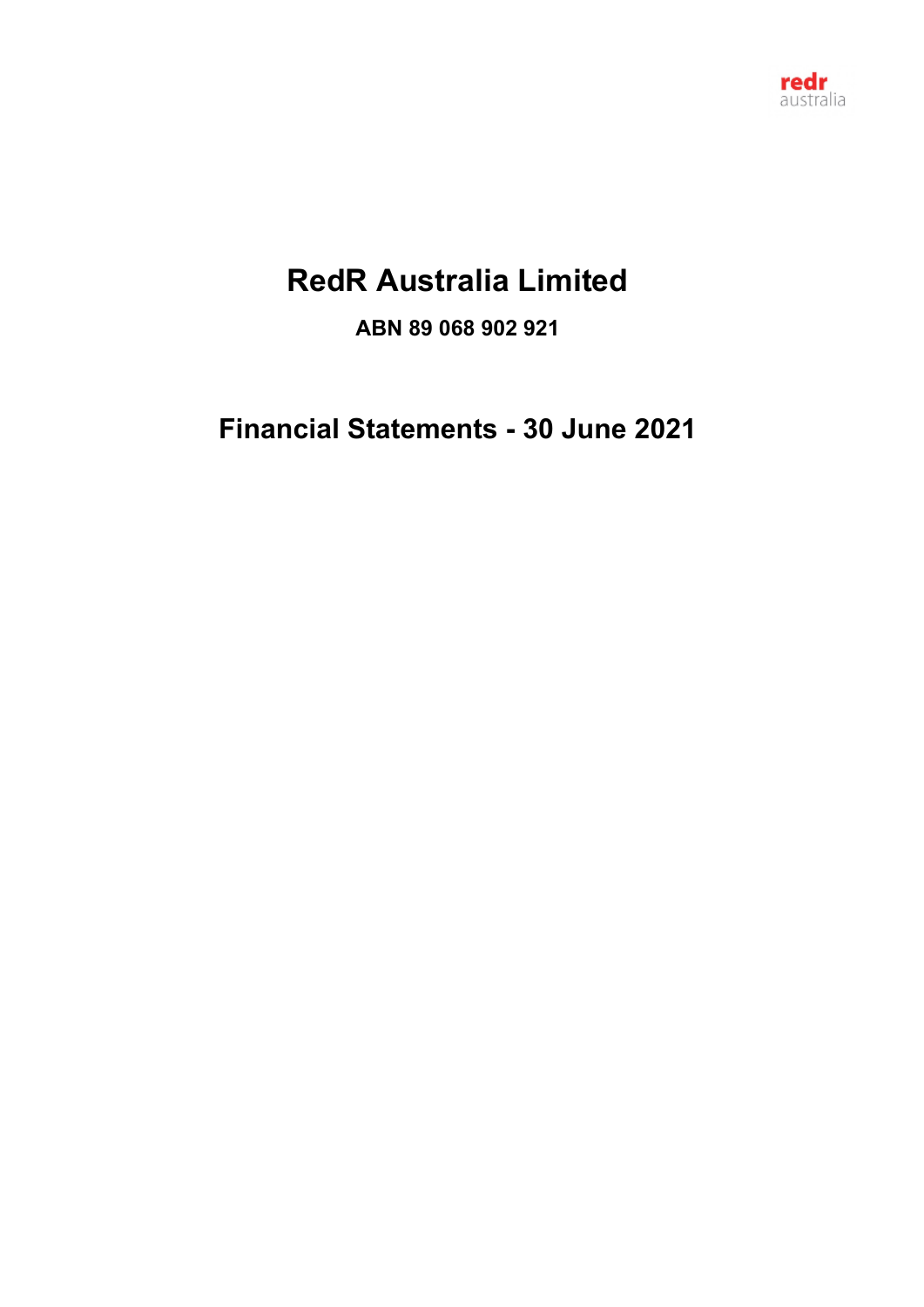#### **RedR Australia Limited Contents 30 June**

| Contents<br>30 June 2021                                              | australia |
|-----------------------------------------------------------------------|-----------|
| Corporate directory                                                   | 2         |
| Directors' report                                                     |           |
| Auditor's independence declaration                                    | 6         |
| Statement of profit or loss and other comprehensive income            |           |
| Statement of financial position                                       | 8         |
| Statement of changes in equity                                        | 9         |
| Statement of cash flows                                               | 10        |
| Notes to the financial statements                                     |           |
| Directors' declaration                                                | 20        |
| Independent auditor's report to the members of RedR Australia Limited | 21        |

redr

# **General information**

The financial report covers RedR Australia Limited ("the company") as an individual entity. The company is a public company, limited by guarantee, incorporated in Australia and registered under the Australian Charities and Not-for-Profits Commission Act 2012. The financial statements are presented in Australian dollars, which is RedR Australia Limited's functional and presentation currency.

The financial statements were authorised for issue, in accordance with a resolution of directors, on 29 October 2021. The directors have the power to amend and reissue the financial statements.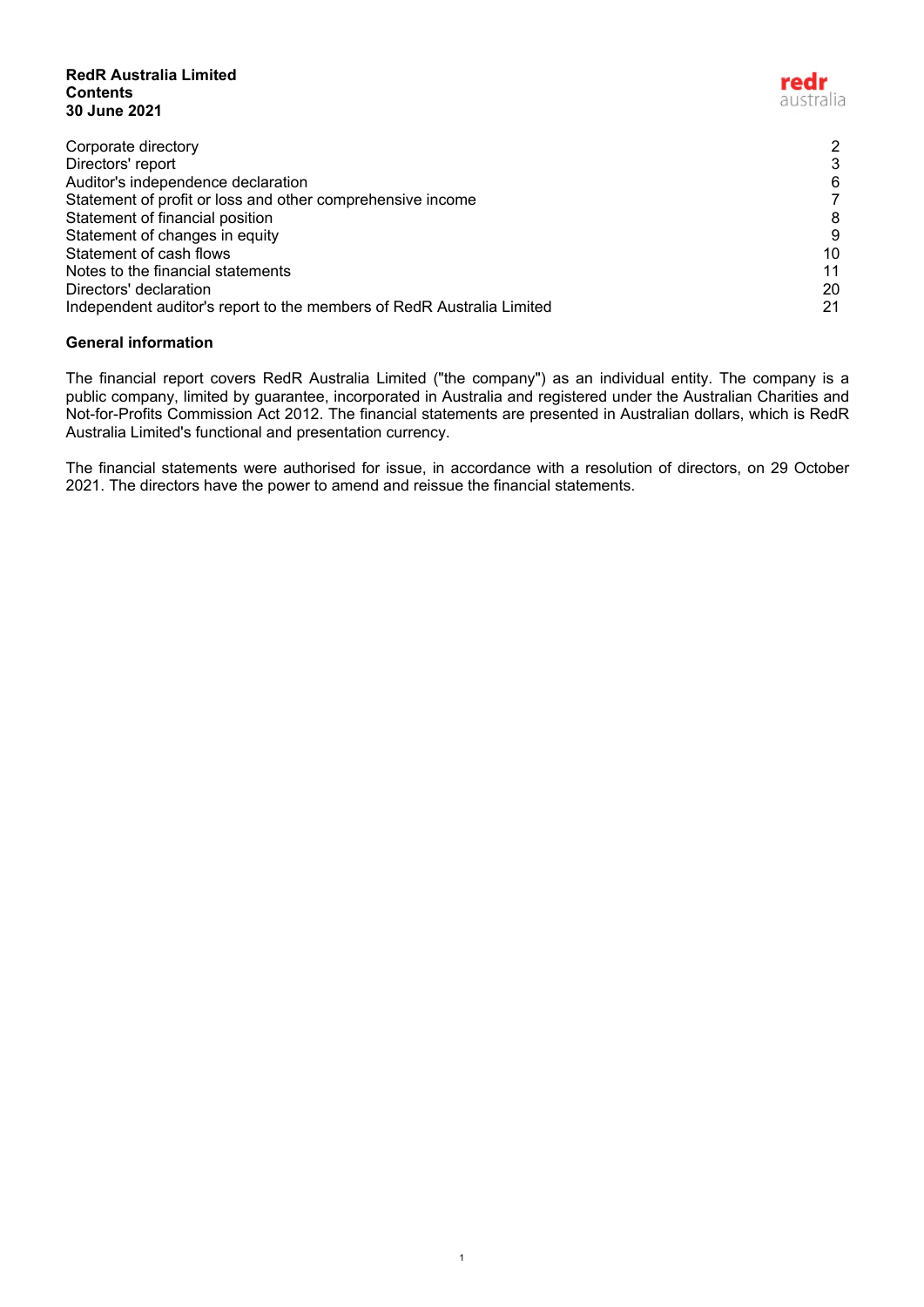# **RedR Australia Limited Corporate directory 30 June 2021**



| Directors                                                   | Andrew Stevenson<br>Anna Burke<br>James Smart<br>Nicholas Evans<br><b>Robert Care</b><br>Nigel Phair<br>Jill Hannaford<br>Nicole Hahn (resigned 26 October 2020) |
|-------------------------------------------------------------|------------------------------------------------------------------------------------------------------------------------------------------------------------------|
| Company Secretary                                           | James Smart                                                                                                                                                      |
| Registered office and Principal<br><b>Place of Business</b> | 55-61 Barry Street<br>Carlton Victoria 3053                                                                                                                      |
| Auditor                                                     | <b>BDO Audit Pty Ltd</b><br>Collins Square, Tower 4<br>Level 18, 727 Collins Street<br>Melbourne Vic 3008                                                        |
| Website                                                     | www.redr.org.au                                                                                                                                                  |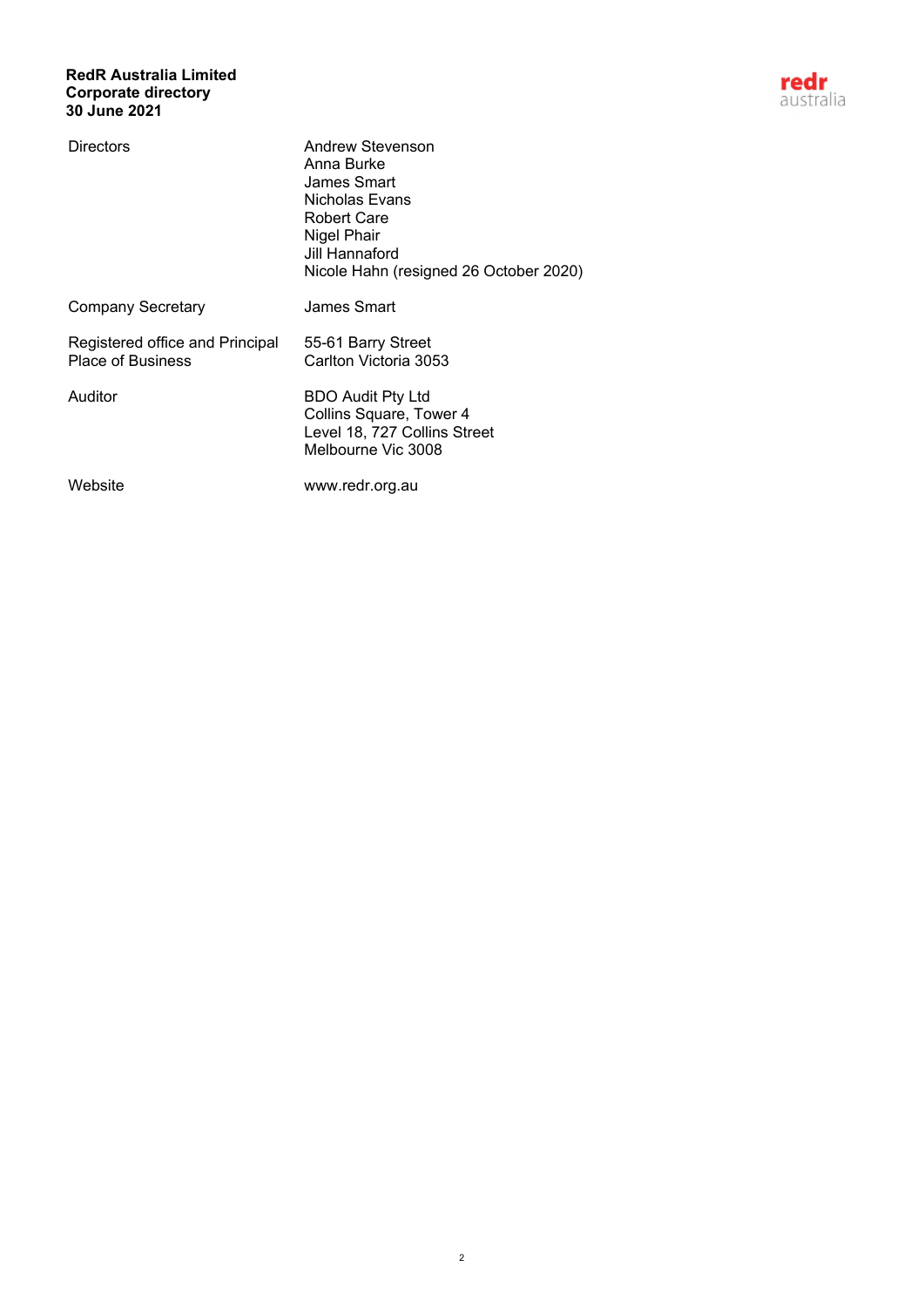## **RedR Australia Limited Directors' report 30 June 2021**



<span id="page-3-0"></span>The Directors present their report with respect to the result of RedR Australia Limited as ("the company") for the year ended 30 June 2021 and the Independent Audit Report thereon.

# **Directors**

The following persons were directors of the company during the whole of the financial year and up to the date of this report, unless otherwise stated:

| <b>Name &amp; Qualification</b>                                                                                                                                                                                                                                        | Date of Appointment, Experience,<br>and Other Directorships                                                                                                                                                                                                                                                                                                                                           | <b>Responsibility</b>                                            |
|------------------------------------------------------------------------------------------------------------------------------------------------------------------------------------------------------------------------------------------------------------------------|-------------------------------------------------------------------------------------------------------------------------------------------------------------------------------------------------------------------------------------------------------------------------------------------------------------------------------------------------------------------------------------------------------|------------------------------------------------------------------|
| <b>Professor Robert Care</b><br>AM, BE (Civil), PhD, FREng,<br>HonFIEAust, FTSE, FIML, MAICD,<br>CPEng, EngExec, NER APEC<br>Engineer IntPE(Aus)                                                                                                                       | 19 October 2018<br>Director - Common Purpose Asia<br>Pacific Limited<br>Director - Care Collaborative Pty Ltd                                                                                                                                                                                                                                                                                         | Chair<br>4 August 2019<br><b>Engineers Australia Nominee</b>     |
| <b>Andrew Stevenson</b><br>BE (Civil) (Hon), Diploma of<br>Management, Cert of Mediation,<br>Cert of Arbitration<br>Copland Leadership 2008<br><b>Board Orientation Series 2009</b><br>(Leadership Vic)                                                                | 9 May 2011<br>Director, Principal, Alchimie Pty Ltd                                                                                                                                                                                                                                                                                                                                                   | <b>Board Nominee</b>                                             |
| Nicole Hahn<br>BE (Civil Eng) (Hon)                                                                                                                                                                                                                                    | 2 February 2015, resigned 26<br>October 2020<br>RedR Australia Roster Member &<br><b>Associate Trainer</b>                                                                                                                                                                                                                                                                                            | <b>Board Nominee</b>                                             |
| Nicholas Evans<br>BEc (Accounting & Economics)<br>Fellow - Australian Institute of<br><b>Company Directors</b>                                                                                                                                                         | 19 October 2018<br>Board Member - JB Were Charitable<br><b>Endowment Fund</b>                                                                                                                                                                                                                                                                                                                         | <b>Board Nominee</b>                                             |
| Anna Burke<br>BCom (University of Melbourne)<br>B.A (Hons) (Monash University)                                                                                                                                                                                         | 6 August 2017<br>Director, Former Federal MP and<br>Speaker of the House, Current<br>Member of Administrative Appeals<br><b>Board</b>                                                                                                                                                                                                                                                                 | <b>Board Nominee</b>                                             |
| <b>James Smart</b><br>B.A (Hons) (University of Melbourne)<br>LLB (Hons) (University of Melbourne)                                                                                                                                                                     | 4 August 2017<br>Partner, Maddocks Lawyers                                                                                                                                                                                                                                                                                                                                                            | Deputy Chair<br><b>Company Secretary</b><br><b>Board Nominee</b> |
| <b>Nigel Phair</b><br><b>B.</b> Adminstation Leadership<br>(University of new England), M. Public Non Executive Director - Canberra<br>Policy (University of new England),<br>Masters (The Australian National<br>University), M. Governance &<br>Commercial Law (ANU) | 17 February 2020<br>Director - UNSW Canberra Cyber<br>Institute of Technology<br>Non Executive Director - Molonglo<br><b>Financial Services</b><br>Non Executive Director - ACT Public<br><b>Cemeteries Authority</b><br>Non Executive Director - .au Domain<br>Administration<br>Managing Director - Centre for<br><b>Internet Safety</b><br>Founder and Managing Director -<br>Odin Case Management | <b>Board Nominee</b>                                             |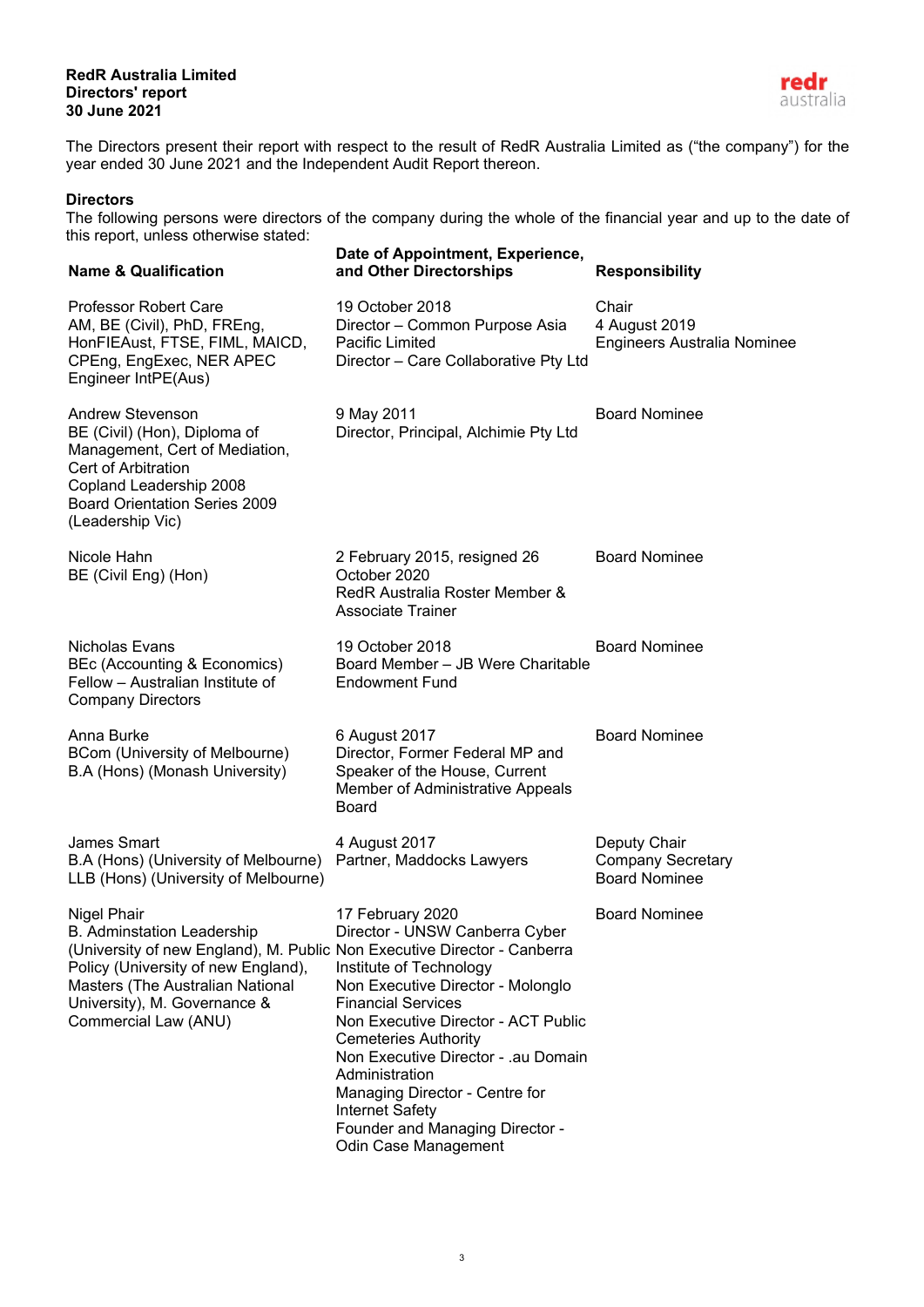

### **Directors (continued)**

#### **Name & Qualification Date of Appointment, Experience, and Other Directorships Responsibility** Jill Hannaford 17 February 2020 Consult Australia Nominee BSc (Applied Economic Geography) (Hons 1) - University of NSW, Masters of Urban and Region Planning - University of Sydney General Manager, Technical Services, APAC & Australia, GHD Executive Sponsor, Reconciliation and Indigenous Services, GHD Non Executive Director - Bridge Housing Limited Advisory Board Member - Henry Halloran Trust (University of Sydney) Founding Member and various committee roles - IAP2 International Association for Public Participation (Australasia)

The number of meetings of Directors held during the year and the number of meetings attended by each is as follows:

| 4                                                       |
|---------------------------------------------------------|
|                                                         |
|                                                         |
| 4                                                       |
| 3                                                       |
| 3                                                       |
| 3                                                       |
|                                                         |
| <b>Meetings Held While a Director Meetings Attended</b> |

## **Company Secretary**

James Smart was appointed as Secretary on 19 February 2018.

## **Objectives**

In 2019, RedR's Board approved a new organisational three year strategy (2019-2021), which is underpinned by RedR Australia's mission to build resilience and relieve suffering in times of humanitarian crisis and conflict. To realise the strategic framework, RedR Australia developed performance objectives across three key areas, including: to relieve suffering and build resilience; increase our impact; and to be accountable and fit-for-purpose.

## **Principal Activities**

The principal activities of the company are to relieve suffering by selecting, training and deploying technical specialists across all phases of the disaster cycle.

#### **Results and Review of Operations**

The net result of operations for the year ended 30 June 2021 was an operating surplus of \$956,484 compared with a surplus of \$443,124 for the year ended 30 June 2020.

The Company's capacity to continue to operate at the current level of output is dependent on continued funding support from the Department of Foreign Affairs and Trade (DFAT). On 28 August 2017, RedR Australia signed a seven year (three plus four year) agreement with DFAT, commencing on 28 August 2017 and expiring on 30 June 2024. This agreement totalled \$32,650,000 for an initial period to 30 June 2020, however, the agreement total for the three year period was increased to \$32,737,280 during the year ended 30 June 2020.

The four year extension of the DFAT agreement was executed on 29 June 2020. The extension is for a total amount of \$46,737,280.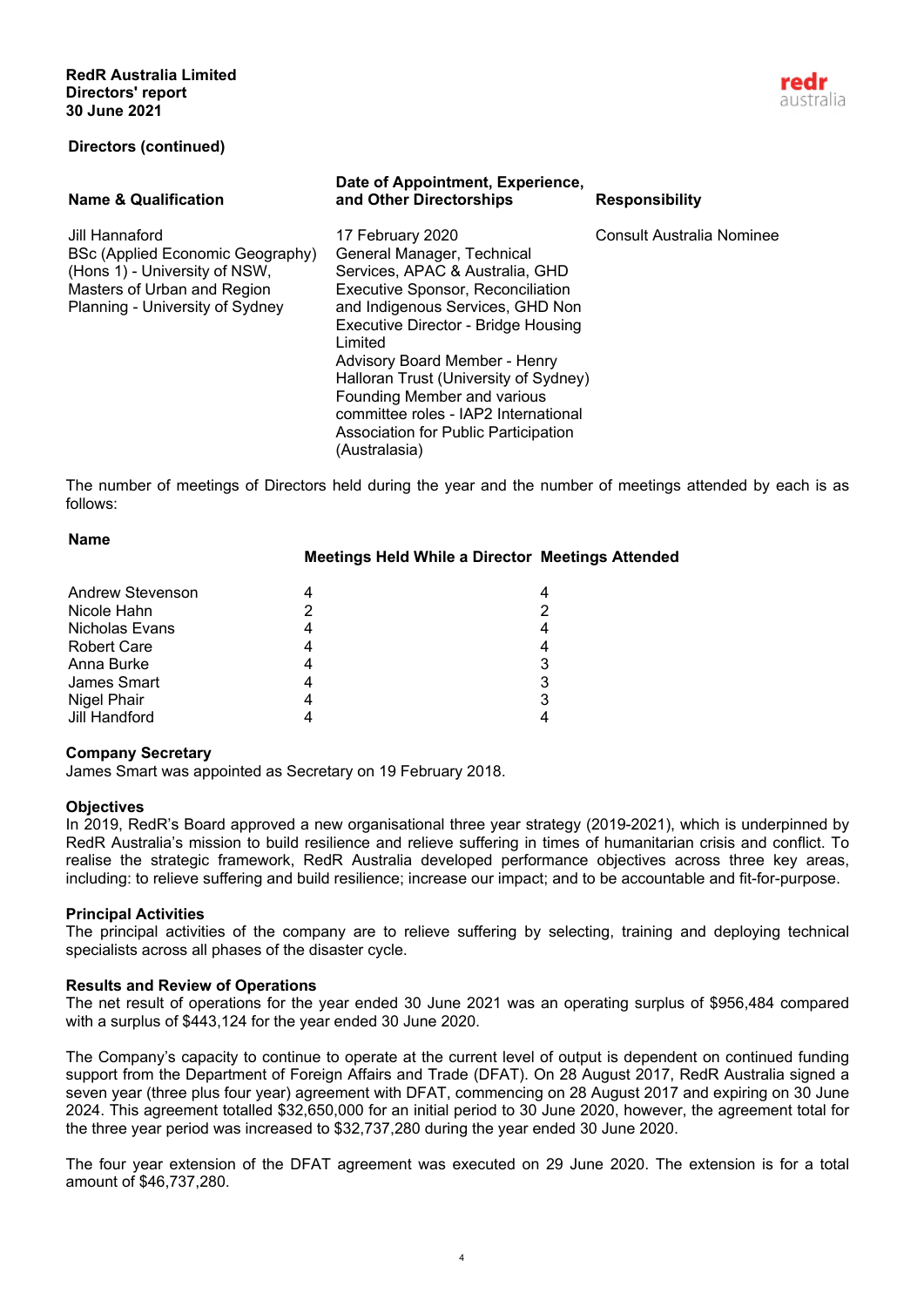#### **RedR Australia Limited Directors' report 30 June 2021**



On 14 February 2020, the Company's existing agreement with the Department for International Development (UK Aid) for funding through to 28 February 2020 for up to \$1,103,220 (£600,000) was extended to 31 October 2022, with the funding limit increased to \$2,758,060 (£1.5 million).

# **Members' Guarantee**

The Company is a not for profit public company limited by guarantee. The total amount of members guarantee as at 30 June 2021 was \$7,670 based on a membership of 280 at a liability of \$60 per member. This guarantee would be called upon to contribute towards meeting any outstanding obligations of the company in the event of it being wound up.

# **Non-monetary Donations**

The value of pro bono services provided by advisors and volunteers during the financial year was \$431,119 (2020: \$499,128). Non-monetary contributions represent volunteer hours provided at a rate consistent with external costs should the company have paid for these services.

# **Matters Subsequent to the End of the Financial Year**

The challenges posed by the Coronavirus (COVID-19) pandemic are ongoing and while there has been little negative impact for the company up to 30 June 2021, it remains impractical to confidently estimate the potential impact, positive or negative, after the reporting date.

No other matter or circumstance has arisen since 30 June 2021 that has significantly affected, or may significantly affect the company's operations, the results of those operations, or the company's state of affairs in future financial years.

Signed in accordance with a resolution of the Responsible Persons

Director Director

29 October 2021

Robert Care Nicholas Evans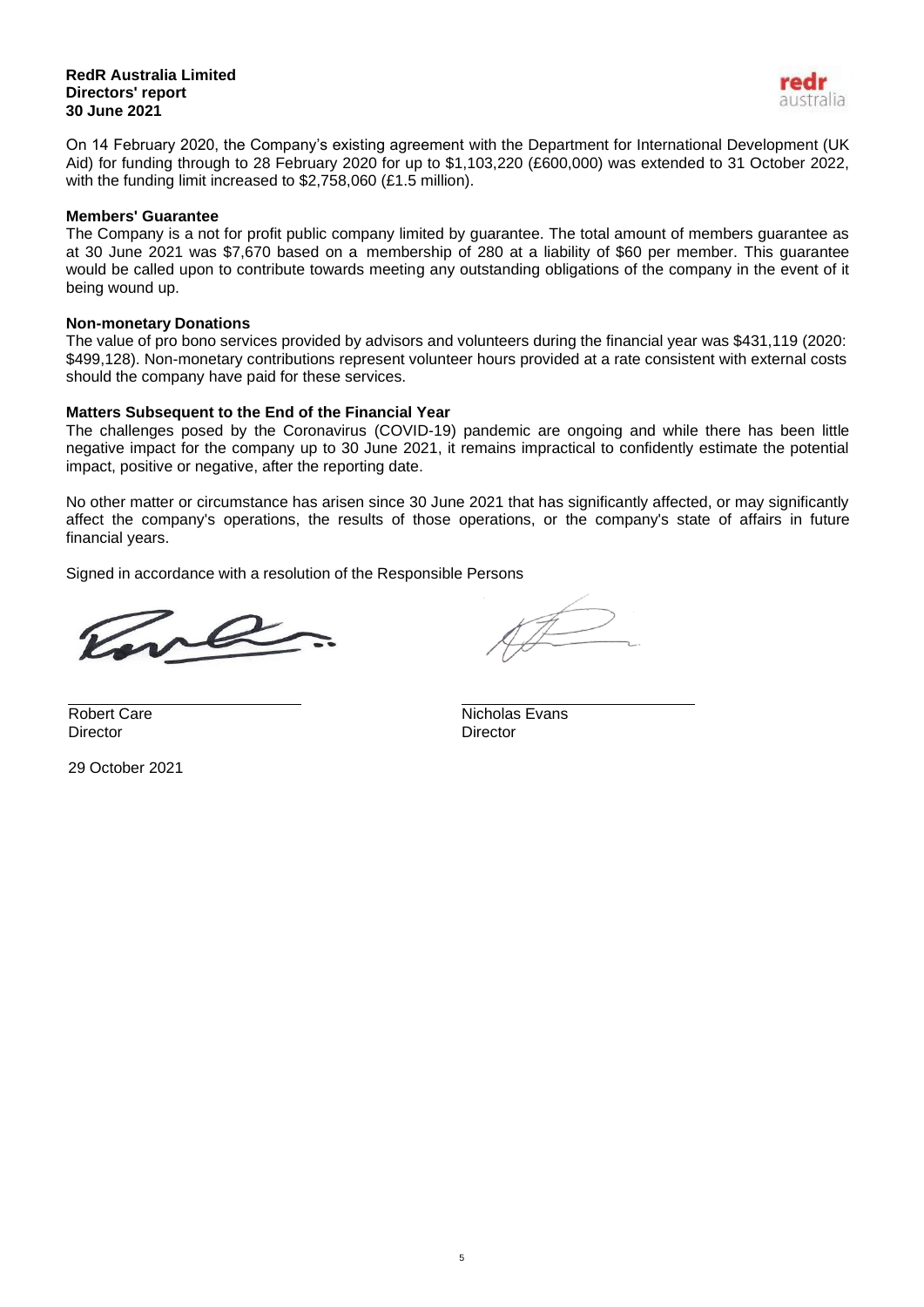

Collins Square, Tower Four Level 18, 727 Collins Street Melbourne VIC 3008 GPO Box 5099 Melbourne VIC 3001 Australia

# **DECLARATION OF INDEPENDENCE BY TIM FAIRCLOUGH TO THE DIRECTORS OF REDR AUSTRALIA LIMITED**

As lead auditor of RedR Australia Limited for the year ended 30 June 2021, I declare that, to the best of my knowledge and belief, there have been:

- 1. No contraventions of the auditor independence requirements of the *Australian Charities and Notfor-profits Commission Act 2012* in relation to the audit; and
- 2. No contraventions of any applicable code of professional conduct in relation to the audit.

Tim Fairdayh

Director

**BDO Audit Pty Ltd**

Melbourne, 29 October 2021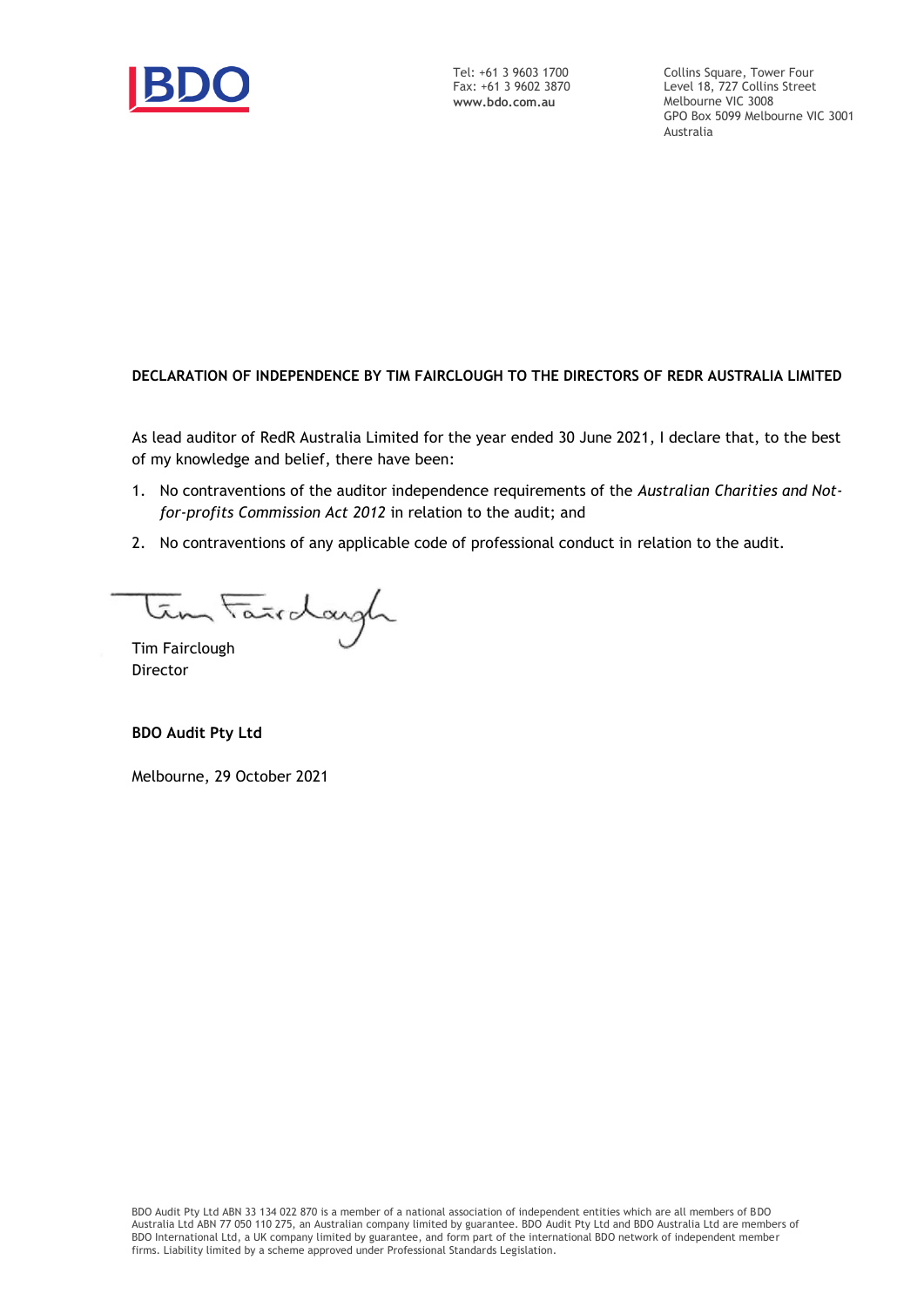# **RedR Australia Limited Statement of profit or loss and other comprehensive income For the year ended 30 June 2021**



<span id="page-7-0"></span>

| <b>Note</b>                                                                                                 | 2021<br>\$                    | 2020<br>S   |
|-------------------------------------------------------------------------------------------------------------|-------------------------------|-------------|
| <b>Revenue</b>                                                                                              |                               |             |
| Donations and gifts:                                                                                        |                               |             |
| Monetary                                                                                                    | 80,468                        | 58,373      |
| Non-monetary                                                                                                | 431,119                       | 499,128     |
| Grants:                                                                                                     |                               |             |
| Department of Foreign Affairs and Trade                                                                     | 12,169,017                    | 12,087,280  |
| Other overseas                                                                                              | 1,211,127                     | 1,569,398   |
| Training and capability                                                                                     | 378,848                       | 874,844     |
| Investment income                                                                                           | 16,316                        | 34,438      |
| Other income                                                                                                | 67,670                        | 64,135      |
| Total revenue                                                                                               | 14,354,565                    | 15,187,596  |
| Total revenue                                                                                               | 14,354,565                    | 15,187,596  |
| <b>Expenses</b>                                                                                             |                               |             |
| International programs:                                                                                     |                               |             |
| Funds to international programs                                                                             | (7,987,512)                   | (7,890,931) |
| Program support costs                                                                                       | (1,742,586)                   | (2,229,817) |
| Fundraising costs:                                                                                          |                               |             |
| Public fundraising                                                                                          | (6, 176)                      | (22, 479)   |
| Government, multilaterals & private sector                                                                  | (345, 317)                    | (587, 810)  |
| Accountability and administration                                                                           | (2,008,396)                   | (2,276,615) |
| Training and capability expenditure                                                                         | (876, 975)                    | (1,237,692) |
| Non-monetary expenditure                                                                                    | (431, 119)                    | (499, 128)  |
| <b>Total expenses</b>                                                                                       | $(13,398,081)$ $(14,744,472)$ |             |
| Surplus before income tax expense                                                                           | 956,484                       | 443,124     |
| Income tax expense                                                                                          |                               |             |
| Surplus after income tax expense for the year attributable to the<br>members of RedR Australia Limited<br>3 | 956,484                       | 443,124     |
| Other comprehensive income for the year, net of tax                                                         |                               |             |
| Total comprehensive income for the year attributable to the members of<br><b>RedR Australia Limited</b>     | 956,484                       | 443,124     |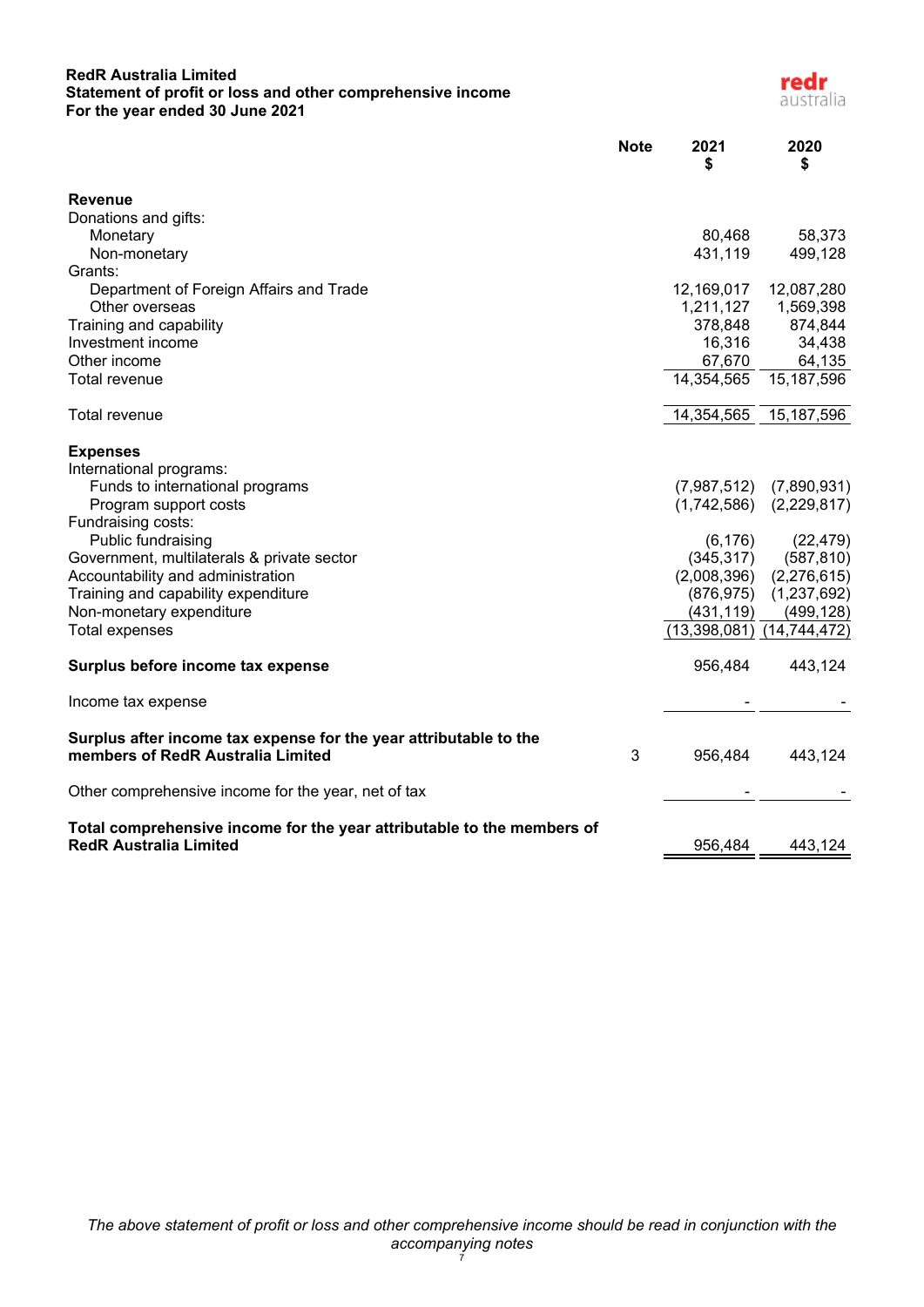## **RedR Australia Limited Statement of financial position As at 30 June 2021**

<span id="page-8-0"></span>

|                                                       | <b>Note</b>    | 2021<br>\$             | 2020<br>\$           |
|-------------------------------------------------------|----------------|------------------------|----------------------|
| <b>Assets</b>                                         |                |                        |                      |
| <b>Current assets</b>                                 |                |                        |                      |
| Cash and cash equivalents                             | 4              | 2,890,254              | 3,385,291            |
| Trade and other receivables<br>Other financial assets | 5<br>$\,6$     | 1,850,986<br>1,052,122 | 286,894<br>1,045,881 |
| Other current assets                                  | $\overline{7}$ | 783,373                | 1,019,079            |
| Total current assets                                  |                | 6,576,735              | 5,737,145            |
| <b>Non-current assets</b>                             |                |                        |                      |
| Property, plant and equipment                         | 8              | 111,906                | 220,603              |
| Right-of-use assets                                   | 9              | 633,839                | 790,068              |
| Intangibles                                           | 10             | 324,885                | 119,841              |
| Total non-current assets                              |                | 1,070,630              | 1,130,512            |
| <b>Total assets</b>                                   |                | 7,647,365              | 6,867,657            |
| <b>Liabilities</b>                                    |                |                        |                      |
| <b>Current liabilities</b>                            |                |                        |                      |
| Trade and other payables                              | 11             | 391,556                | 751,787              |
| Unearned income                                       | 12             | 393,065                | 26,405               |
| Lease liabilities                                     | 13             | 148,404                | 144,168              |
| Employee benefits                                     | 14             | 302,388                | 326,233              |
| <b>Total current liabilities</b>                      |                | 1,235,413              | 1,248,593            |
| <b>Non-current liabilities</b>                        |                |                        |                      |
| Lease liabilities                                     | 13             | 505,971                | 654,376              |
| Employee benefits                                     | 14             | 50,069                 | 65,260               |
| Total non-current liabilities                         |                | 556,040                | 719,636              |
| <b>Total liabilities</b>                              |                | 1,791,453              | 1,968,229            |
| <b>Net assets</b>                                     |                | 5,855,912              | 4,899,428            |
|                                                       |                |                        |                      |
| Equity                                                |                |                        |                      |
| Restricted reserves                                   |                | 815,642                | 805,174              |
| General reserves                                      |                | 937,381                | 937,381              |
| Retained surpluses                                    |                | 4,102,889              | 3,156,873            |
| <b>Total equity</b>                                   |                | 5,855,912              | 4,899,428            |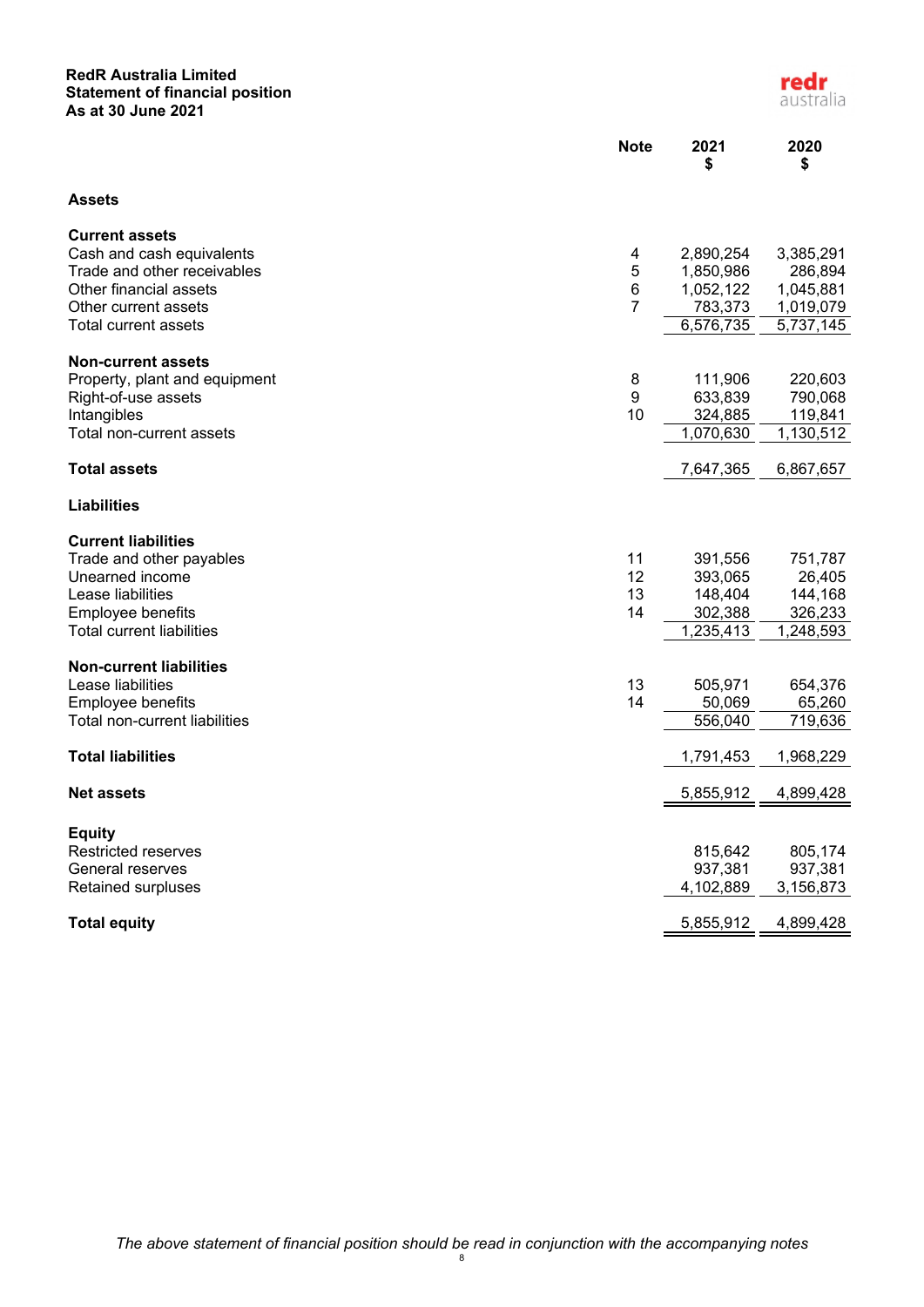## **RedR Australia Limited Statement of changes in equity For the year ended 30 June 2021**

<span id="page-9-0"></span>

|                                                                                                            | <b>Overseas</b><br><b>Aid Fund</b><br>Reserve*       | <b>Gift Fund</b><br>Reserve*<br>S  | <b>Special</b><br><b>Purpose</b><br>Reserves <sup>^</sup>       | <b>Retained</b><br><b>Surplus</b>       | <b>Total equity</b> |
|------------------------------------------------------------------------------------------------------------|------------------------------------------------------|------------------------------------|-----------------------------------------------------------------|-----------------------------------------|---------------------|
| Balance at 1 July 2019                                                                                     | 769,800                                              | 52,001                             | 937,381                                                         | 2,697,122                               | 4,456,304           |
| Surplus after income tax expense for the<br>year<br>Other comprehensive income for the year,<br>net of tax |                                                      |                                    |                                                                 | 443,124                                 | 443,124             |
| Total comprehensive income for the year                                                                    |                                                      |                                    |                                                                 | 443,124                                 | 443,124             |
| Transfer to/(from) reserve                                                                                 |                                                      | (16, 627)                          |                                                                 | 16,627                                  |                     |
| Balance at 30 June 2020                                                                                    | 769,800                                              | 35,374                             | 937,381                                                         | 3,156,873                               | 4,899,428           |
|                                                                                                            |                                                      |                                    |                                                                 |                                         |                     |
|                                                                                                            | <b>Overseas</b><br><b>Aid Fund</b><br>Reserve*<br>\$ | <b>Gift Fund</b><br>Reserve*<br>\$ | <b>Special</b><br><b>Purpose</b><br>Reserves <sup>^</sup><br>\$ | <b>Retained</b><br><b>Surplus</b><br>\$ | <b>Total equity</b> |
| Balance at 1 July 2020                                                                                     | 769,800                                              | 35,374                             | 937,381                                                         | 3,156,873                               | 4,899,428           |
| Surplus after income tax expense for the<br>year<br>Other comprehensive income for the year,<br>net of tax |                                                      |                                    |                                                                 | 956,484                                 | 956,484             |
| Total comprehensive income for the year                                                                    |                                                      |                                    |                                                                 | 956,484                                 | 956,484             |
| Transfer to/(from) reserve                                                                                 |                                                      | 10,468                             |                                                                 | (10, 468)                               |                     |

## **\*Restricted Reserves**

The Overseas Aid Fund reserve represents unspent donations to RedR. The donations are quarantined in the Overseas Aid Fund for a humanitarian aid project to be identified.

The Gift Fund Reserve represents donations received in advance from donors for specified future periods or purposes.

# **^Unrestricted Reserves**

The Special Purpose Reserve represents an unconditional grant allocation which has been designated for ongoing working capital use.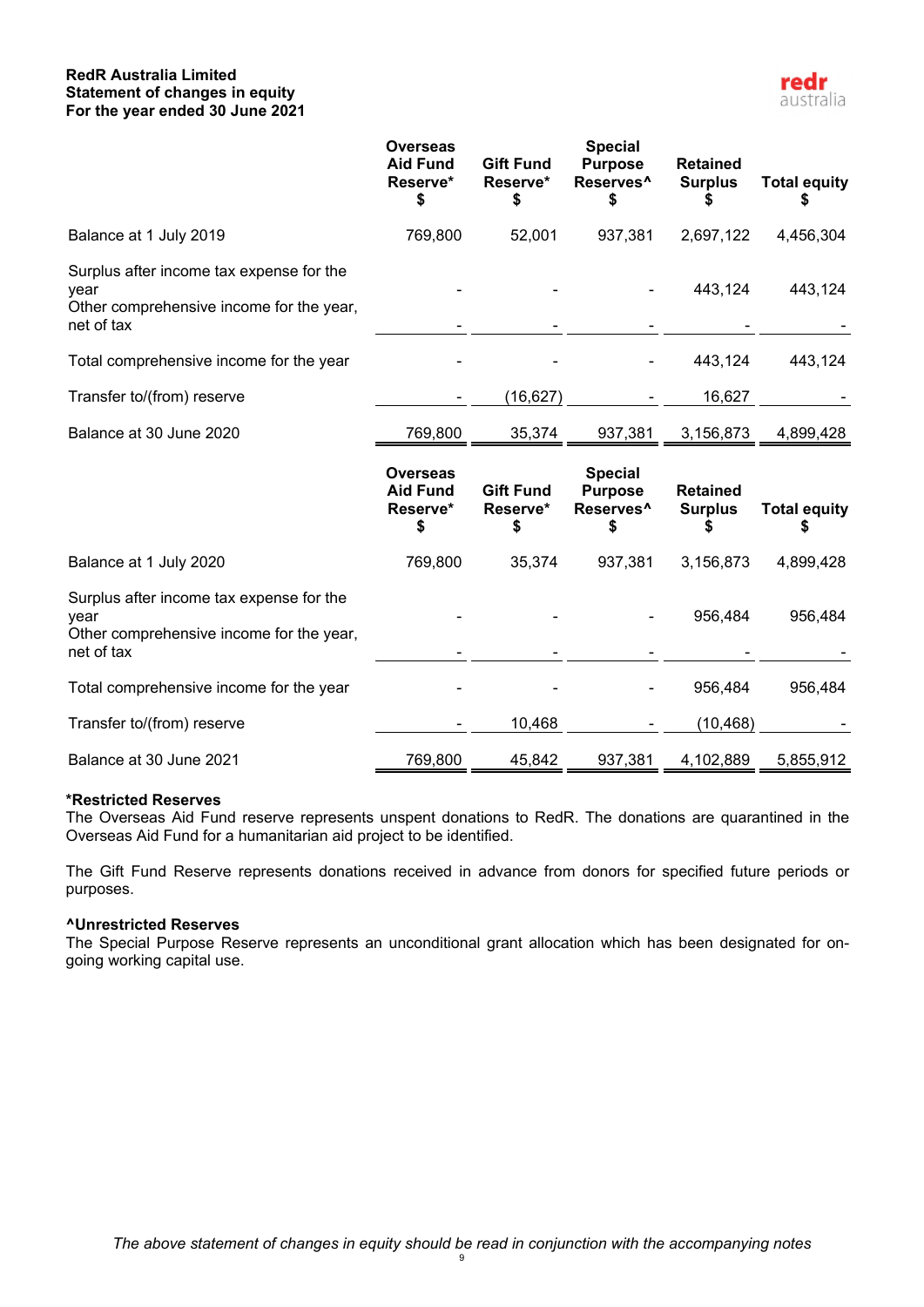## **RedR Australia Limited Statement of cash flows For the year ended 30 June 2021**

<span id="page-10-0"></span>

|                                                                  | <b>Note</b> | 2021<br>\$           | 2020<br>\$                    |
|------------------------------------------------------------------|-------------|----------------------|-------------------------------|
| Cash flows from operating activities                             |             |                      |                               |
| Government grants and other receipts                             |             | 12,709,698           | 15,484,644                    |
| Payments to suppliers and employees                              |             |                      | $(12,753,136)$ $(14,230,126)$ |
| Interest received                                                |             | 16,316               | 34,438                        |
| Interest paid<br>Interest paid on leases                         |             | (1,202)<br>(17, 991) | (33)<br>(21, 257)             |
|                                                                  |             |                      |                               |
| Net cash (used in)/from operating activities                     |             | (46, 315)            | 1,267,666                     |
| Cash flows from investing activities                             |             |                      |                               |
| Payments for property, plant and equipment                       | 8           | (20, 155)            | (91,000)                      |
| Payments for intangibles                                         | 10          | (284, 398)           | (48,662)                      |
| Net cash used in investing activities                            |             | (304, 553)           | (139, 662)                    |
| Cash flows from financing activities                             |             |                      |                               |
| Repayment of lease liabilities                                   |             | (144, 169)           | (114, 991)                    |
| Net cash used in financing activities                            |             | (144, 169)           | (114, 991)                    |
| Net (decrease)/increase in cash and cash equivalents             |             | (495, 037)           | 1,013,013                     |
| Cash and cash equivalents at the beginning of the financial year |             | 3,385,291            | 2,372,278                     |
|                                                                  |             |                      |                               |
| Cash and cash equivalents at the end of the financial year       | 4           | 2,890,254            | 3,385,291                     |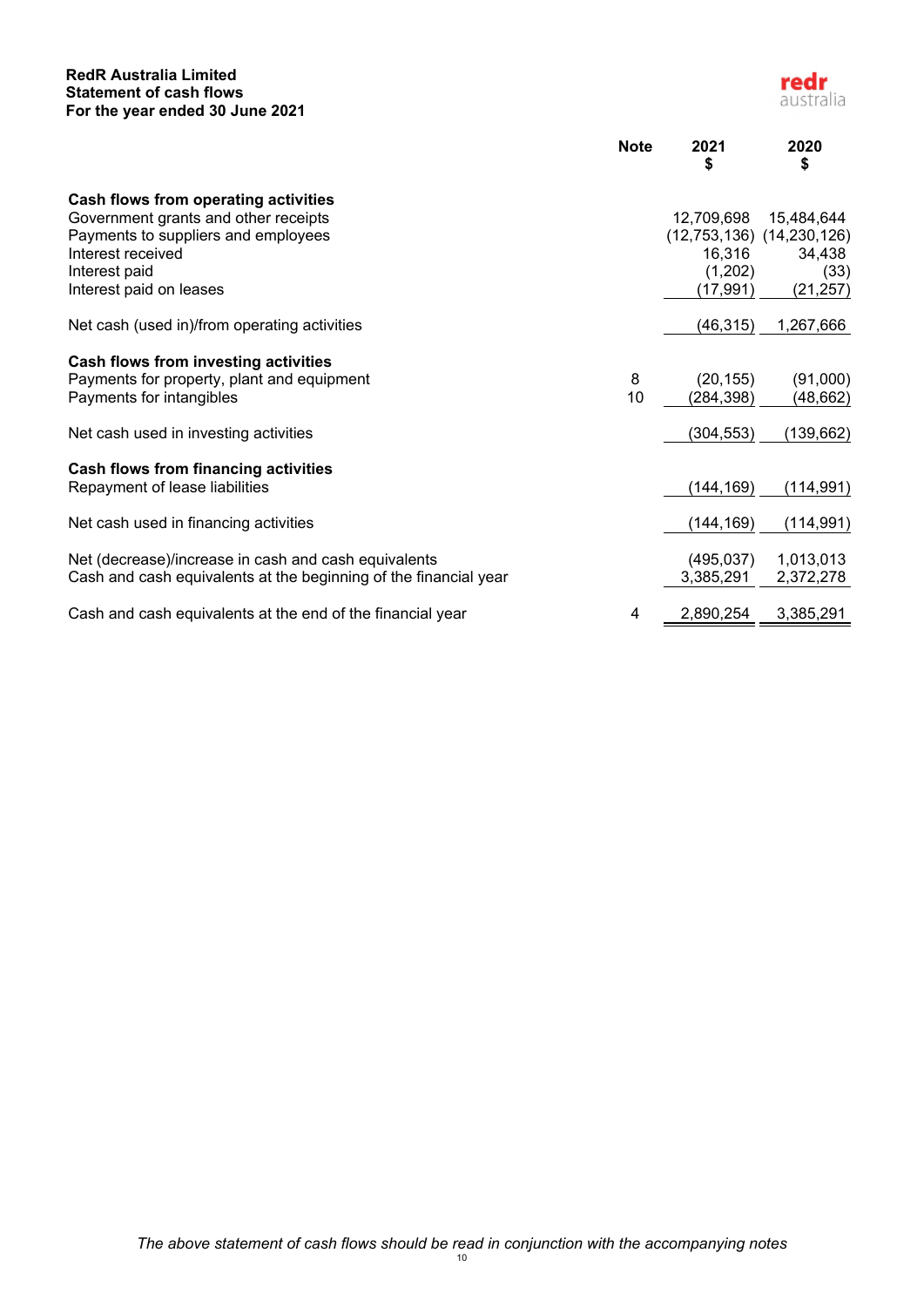

## <span id="page-11-0"></span>**Note 1. Significant accounting policies**

The principal accounting policies adopted in the preparation of the financial statements are set out below. These policies have been consistently applied to all the years presented, unless otherwise stated.

#### **New or amended Accounting Standards and Interpretations adopted**

The company has adopted all of the new or amended Accounting Standards and Interpretations issued by the Australian Accounting Standards Board ('AASB') that are mandatory for the current reporting period.

Any new or amended Accounting Standards or Interpretations that are not yet mandatory have not been early adopted.

#### **Basis of preparation**

These general purpose financial statements have been prepared in accordance with Australian Accounting Standards - Reduced Disclosure Requirements and Interpretations issued by the Australian Accounting Standards Board ('AASB'), the Australian Charities and Not-for-profits Commission Act 2012 and Australian Council for International Developments (ACFID) reporting requirements, as appropriate for not-for profit oriented entities.

The financial report has been prepared in Australian dollars on an accruals basis and is based on historical costs and does not take into account changing money values or, except where stated, current valuations of non-current assets. Cost is based on the fair values of the consideration given in exchange for assets.

#### **Comparative figures**

Where necessary, comparative figures have been adjusted to conform to changes in presentation in this financial report.

#### **Foreign currency translation**

#### *Foreign currency transactions*

Foreign currency transactions are translated into Australian dollars using the exchange rates prevailing at the dates of the transactions. Foreign exchange gains and losses resulting from the settlement of such transactions and from the translation at financial year-end exchange rates of monetary assets and liabilities denominated in foreign currencies are recognised in profit or loss.

## **Revenue recognition**

#### *Revenue from contracts with customers*

Revenue is recognised at an amount that reflects the consideration to which the company is expected to be entitled in exchange for transferring goods or services to a customer. For each contract with a customer, the company: identifies the contract with a customer; identifies the performance obligations in the contract; determines the transaction price which takes into account estimates of variable consideration and the time value of money; allocates the transaction price to the separate performance obligations on the basis of the relative stand-alone selling price of each distinct good or service to be delivered; and recognises revenue when or as each performance obligation is satisfied in a manner that depicts the transfer to the customer of the goods or services promised.

#### *Fee for service income*

Fee for service income including income received as project grants is brought to account as revenue in the year in which the related services are performed. Any revenue which has been received but which is unearned at balance date is carried forward as unearned fee for service income (current liability) at year end. Grant income for which the conditions of the grant are not met and therefore the company does not control the revenue are deferred.

#### *Sponsorship income and donations*

Sponsorship income is recognised as income in full when the sponsorship funds have been formally committed by the sponsor. Where the value can be reliably estimated, non-monetary donations and gifts are recognised as income, with an equal amount of expenditure being brought to account.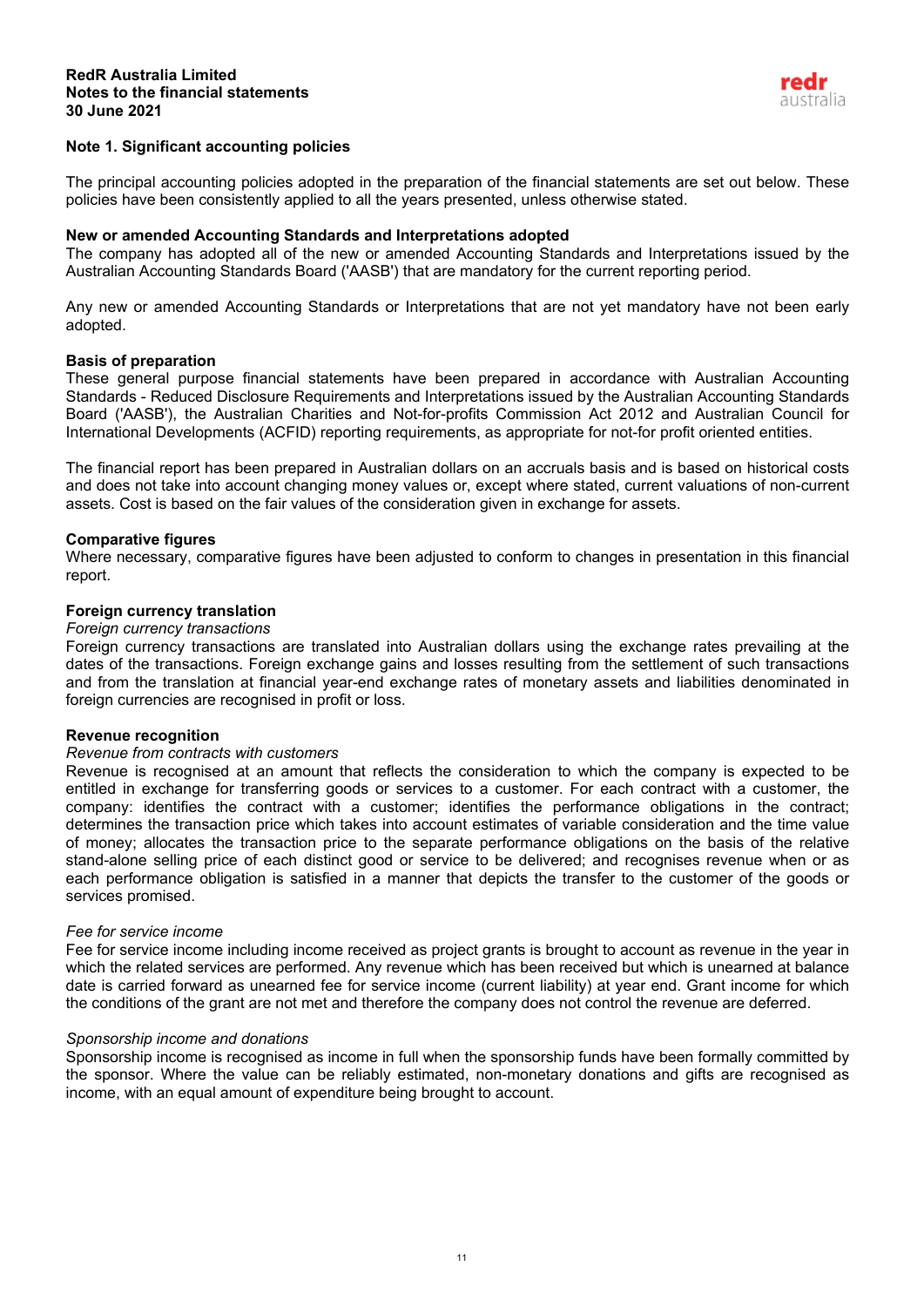

## **Note 1. Significant accounting policies (continued)**

#### *Non-monetary donations*

Non-monetary donations are recorded and valued in line with the in-kind revenue and expenses recognition policy. Goods and services donated at zero cost but that the company would otherwise need to purchase are included at the fair value to the company where this can be quantified and a third party is bearing the costs. Services performed by volunteers are recorded at hourly rates consistent with the external costs should the Company have paid for these services. Through the Company's rigorous management of non-monetary donations, a fair measurement for the volunteer services can be determined.

#### *Other income*

All other sources of income are brought to account as income when the related goods or services have been provided and the income earned. Interest is accrued as it is earned.

#### **Income tax**

As the company is a charitable institution in terms of subsection 50-5 of the Income Tax Assessment Act 1997, as amended, it is exempt from paying income tax.

# **Current and non-current classification**

Assets and liabilities are presented in the statement of financial position based on current and non-current classification.

An asset is classified as current when: it is either expected to be realised or intended to be sold or consumed in the company's normal operating cycle; it is held primarily for the purpose of trading; it is expected to be realised within 12 months after the reporting period; or the asset is cash or cash equivalent unless restricted from being exchanged or used to settle a liability for at least 12 months after the reporting period. All other assets are classified as non-current.

A liability is classified as current when: it is either expected to be settled in the company's normal operating cycle; it is held primarily for the purpose of trading; it is due to be settled within 12 months after the reporting period; or there is no unconditional right to defer the settlement of the liability for at least 12 months after the reporting period. All other liabilities are classified as non-current.

## **Goods and Services Tax ('GST') and other similar taxes**

Revenues, expenses and assets are recognised net of the amount of associated GST, unless the GST incurred is not recoverable from the tax authority. In this case it is recognised as part of the cost of the acquisition of the asset or as part of the expense.

Receivables and payables are stated inclusive of the amount of GST receivable or payable. The net amount of GST recoverable from, or payable to, the tax authority is included in other receivables or other payables in the statement of financial position.

Cash flows are presented on a gross basis. The GST components of cash flows arising from investing or financing activities which are recoverable from, or payable to the tax authority, are presented as operating cash flows.

Commitments and contingencies are disclosed net of the amount of GST recoverable from, or payable to, the tax authority.

#### **Impairment**

At each reporting date, the company reviews the carrying values of its tangible and intangible assets to determine whether there is any indication that those assets have been impaired. If such an indication exists, the recoverable amount of the asset, being the higher of the asset's fair value less costs to sell and value in use, is compared to the asset's carrying value. As a not-for-profit entity, value in use for the company according to Accounting Standard AASB 136 Impairment of Assets, is written down replacement cost. Any excess of the asset's carrying value over its recoverable amount is expensed to the income statement.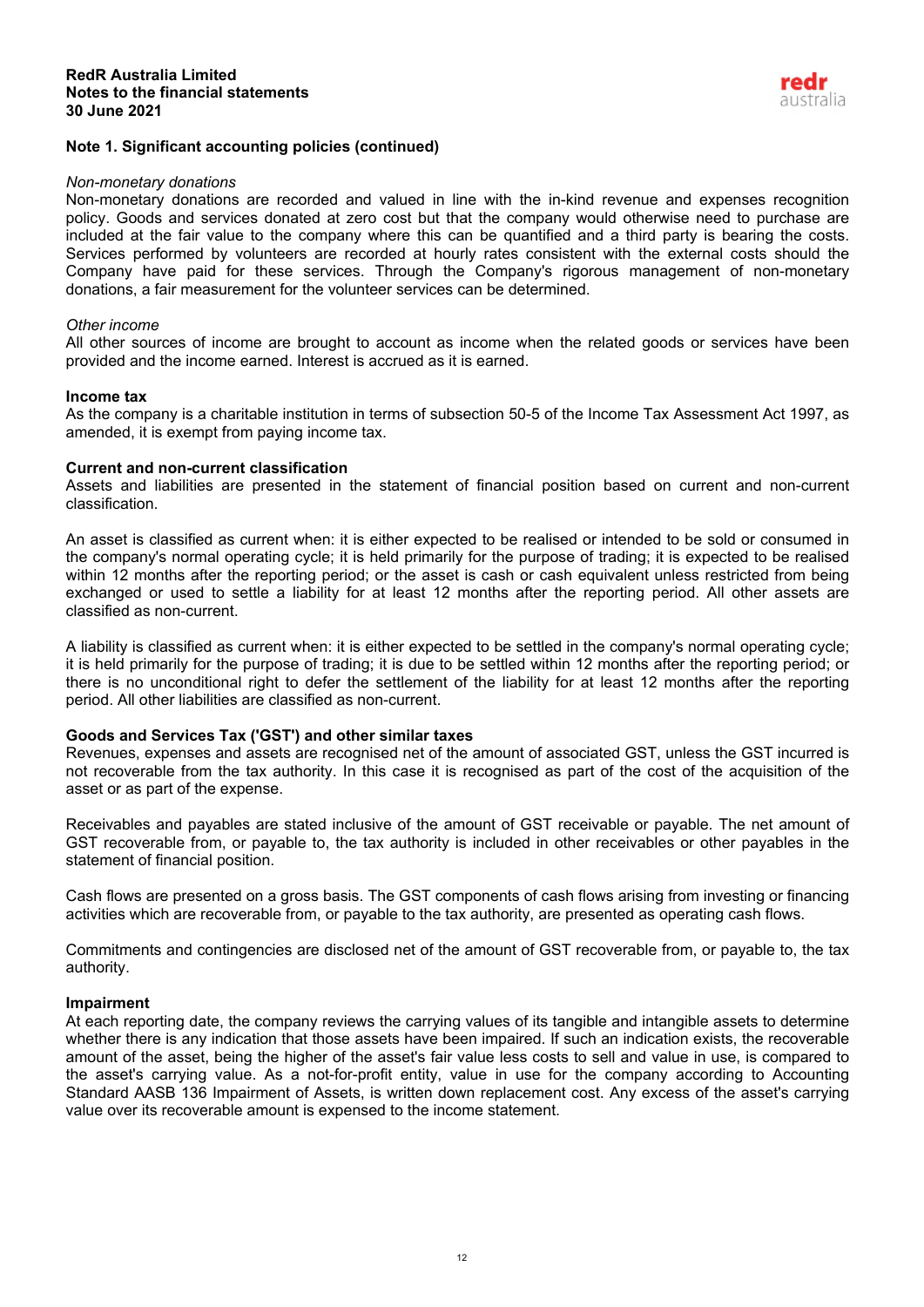# **Note 1. Significant accounting policies (continued)**

## **Financial instruments**

#### *Recognition*

Financial instruments are initially measured at cost on trade date, which includes transaction costs, when the related contractual rights or obligations exist. Subsequent to initial recognition these instruments are measured as set out below.

## *Other financial assets and trade and other receivables*

These are non-derivative financial assets with fixed or determinable payments that are not quoted in an active market and are stated at amortised cost using the effective interest rate method.

## **Note 2. Critical accounting judgements, estimates and assumptions**

The preparation of the financial statements requires management to make judgements, estimates and assumptions that affect the reported amounts in the financial statements. Management continually evaluates its judgements and estimates in relation to assets, liabilities, contingent liabilities, revenue and expenses. Management bases its judgements, estimates and assumptions on historical experience and on other various factors, including expectations of future events, management believes to be reasonable under the circumstances. The resulting accounting judgements and estimates will seldom equal the related actual results. The judgements, estimates and assumptions that have a significant risk of causing a material adjustment to the carrying amounts of assets and liabilities (refer to the respective notes) within the next financial year are discussed below.

#### *Estimation of useful lives of assets*

The company determines the estimated useful lives and related depreciation and amortisation charges for its property, plant and equipment and finite life intangible assets. The useful lives could change significantly as a result of technical innovations or some other event. The depreciation and amortisation charge will increase where the useful lives are less than previously estimated lives, or technically obsolete or non-strategic assets that have been abandoned or sold will be written off or written down.

#### *Lease term*

The lease term is a significant component in the measurement of both the right-of-use asset and lease liability. Judgement is exercised in determining whether there is reasonable certainty that an option to extend the lease or purchase the underlying asset will be exercised, or an option to terminate the lease will not be exercised, when ascertaining the periods to be included in the lease term. In determining the lease term, all facts and circumstances that create an economical incentive to exercise an extension option, or not to exercise a termination option, are considered at the lease commencement date. Factors considered may include the importance of the asset to the company's operations; comparison of terms and conditions to prevailing market rates; incurrence of significant penalties; existence of significant leasehold improvements; and the costs and disruption to replace the asset. The company reassesses whether it is reasonably certain to exercise an extension option, or not exercise a termination option, if there is a significant event or significant change in circumstances.

## **Note 3. Surplus from ordinary activities**

|                                                       | 2021      | 2020      |
|-------------------------------------------------------|-----------|-----------|
|                                                       | \$        | \$        |
| Net surplus has been determined after:                |           |           |
| Depreciation and amortisation of non-current assets:  |           |           |
| - plant and equipment                                 | 128,852   | 134,786   |
| - software                                            | 79.354    | 83,867    |
| Interest expense                                      | 19,193    | 21.290    |
| Rental expense on leases                              | 235,147   | 277,731   |
| Payments to defined contribution superannuation plans | 558,412   | 633,339   |
| Foreign exchange loss                                 | 13,740    | 16,184    |
| Employee benefits expense                             | 7,251,466 | 7,774,751 |

*Defined contribution superannuation expense*

Contributions to defined contribution superannuation plans are expensed in the period in which they are incurred.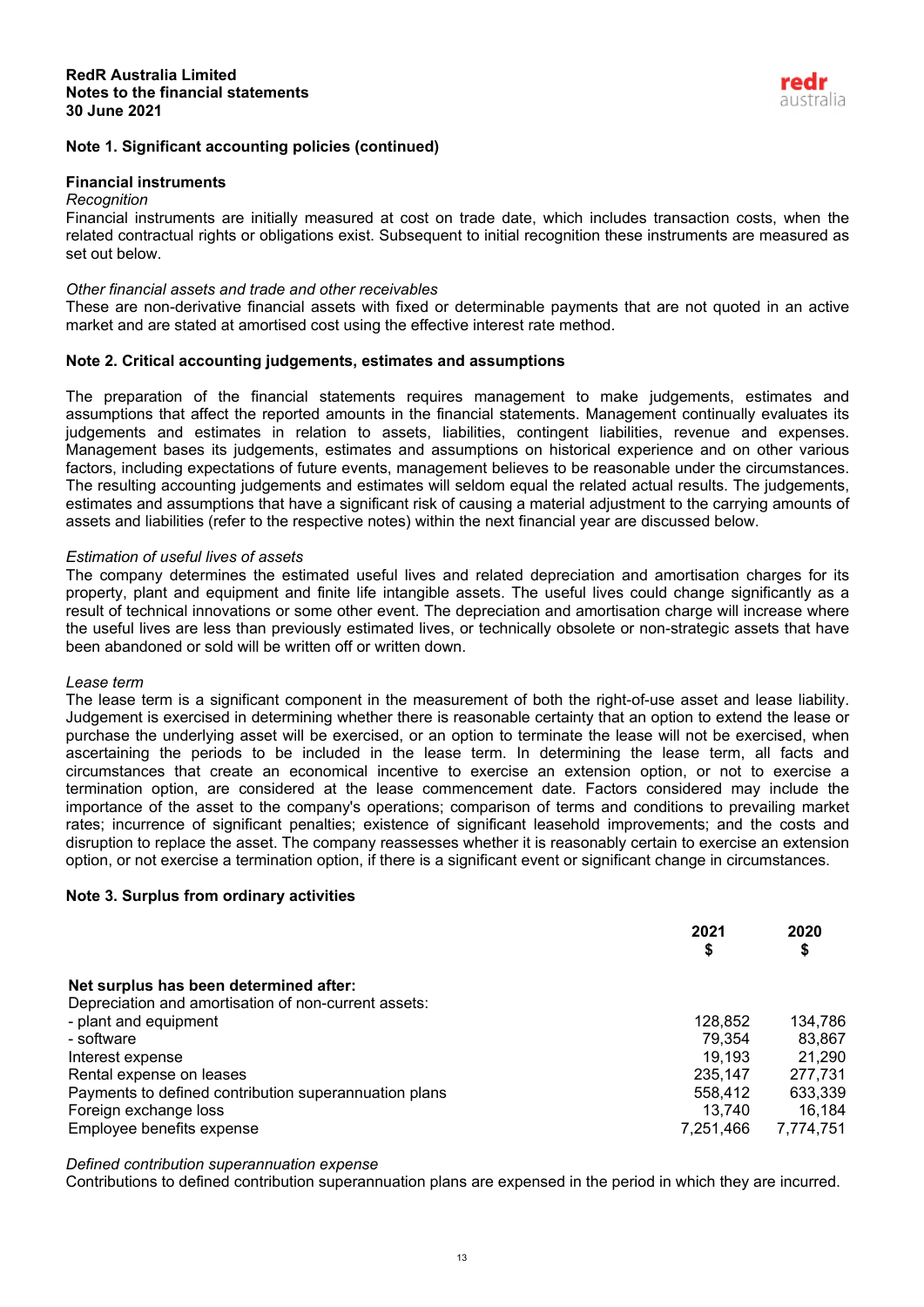#### **Note 4. Cash and cash equivalents**

|                       | 2021<br>\$ | 2020<br>\$ |
|-----------------------|------------|------------|
| <b>Current assets</b> |            |            |
| Petty cash            | 2,835      | 2,652      |
| Cash at bank          | 2,293,379  | 2,792,817  |
| Cash on deposit       | 594,040    | 589,822    |
|                       | 2,890,254  | 3,385,291  |

#### *Recognition and measurement*

Cash and cash equivalents comprise cash on hand, cash at bank and call deposits. Cash equivalents are shortterm, highly liquid investments that are readily convertible to known amounts of cash and which are subject to an insignificant risk of changes in value, normally when they have a maturity of three months or less from the date of acquisition. The fair value at the reporting date of cash and cash equivalents approximately their carrying amount.

## **Note 5. Trade and other receivables**

|                                                      | 2021      | 2020<br>S |
|------------------------------------------------------|-----------|-----------|
| <b>Current assets</b><br>Trade and other receivables | 1,850,986 | 286,894   |

## *Recognition and measurement*

Receivables are recognised initially at fair value and subsequently measured at amortised cost, less any allowance for expected credit losses.

## **Note 6. Borrowing facilities**

The company has available the following bank facilities:

(a) Bank overdraft facility of \$1,000,000 (2020: \$1,000,000) which is undrawn at 30 June 2021. The facility is secured by a \$1,052,122 (2020: \$1,045,881) term deposit held with the bank;

(b) A debtor finance facility whereby up to \$1,000,000 (2020: \$1,000,000) at a loan ratio of 80% per debtor may be borrowed against approved debtors. The facility was not drawn upon at balance date.

#### **Note 7. Other current assets**

|                | 2021<br>\$ | 2020<br>\$ |
|----------------|------------|------------|
| Current assets |            |            |
| Prepayments    | 706,288    | 630,902    |
| Other debtors  | 77,085     | 388,177    |
|                | 783,373    | 1,019,079  |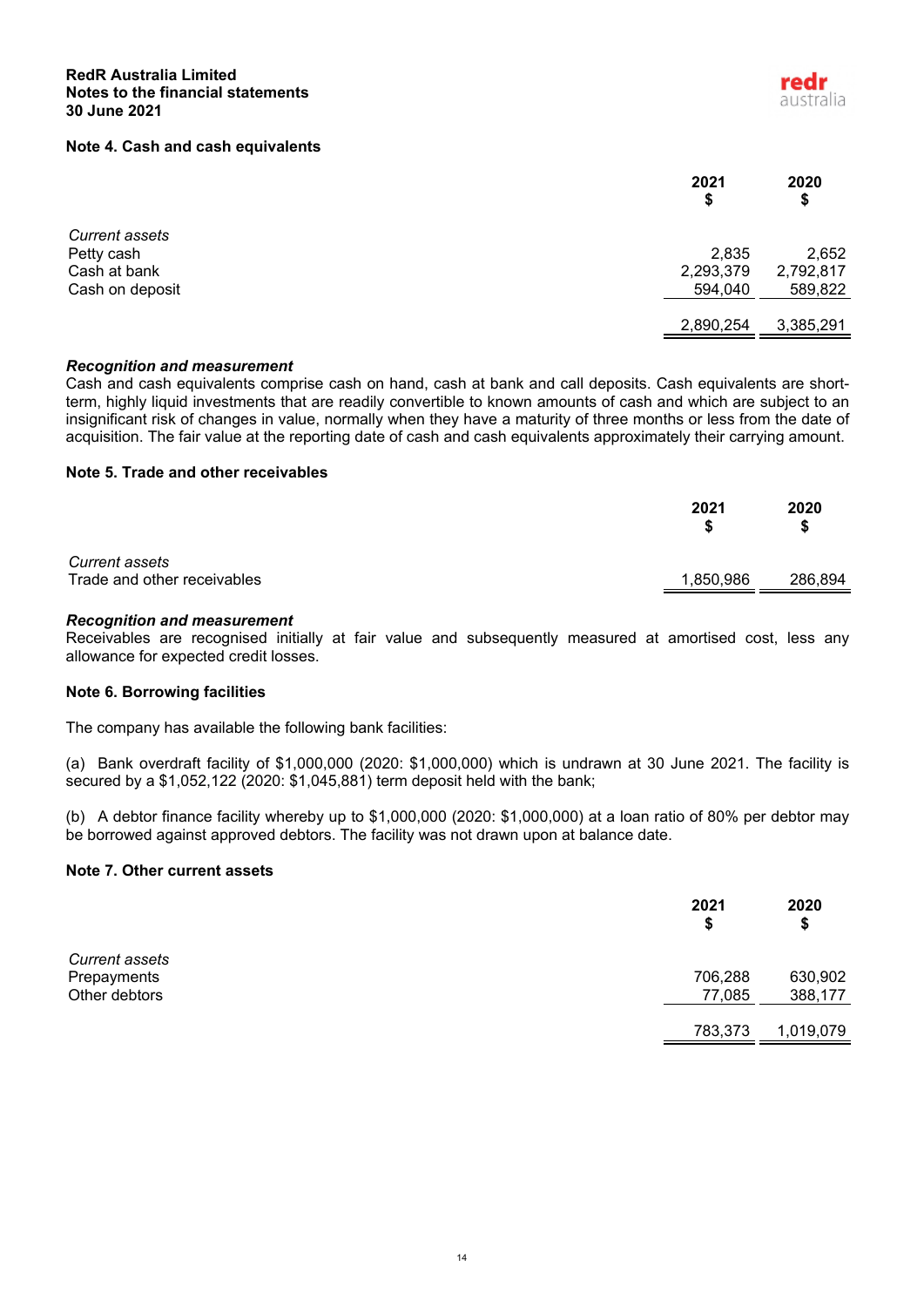## **RedR Australia Limited Notes to the financial statements 30 June 2021**

# **Note 8. Property, plant and equipment**

|                                  | 2021<br>\$ | 2020<br>\$ |
|----------------------------------|------------|------------|
| Non-current assets               |            |            |
| Leasehold improvements - at cost | 122,073    | 122,073    |
| Less: Accumulated depreciation   | (113, 163) | (105, 219) |
|                                  | 8,910      | 16,854     |
|                                  |            |            |
| Office equipment - at cost       | 631,652    | 611,497    |
| Less: Accumulated depreciation   | (562, 350) | (475,183)  |
|                                  | 69,302     | 136,314    |
|                                  |            |            |
| Deployment assets - at cost      | 117,812    | 117,812    |
| Less: Accumulated depreciation   | (84, 118)  | (50,377)   |
|                                  | 33,694     | 67,435     |
|                                  |            |            |
|                                  | 111,906    | 220,603    |

#### *Reconciliations*

Reconciliations of the written down values at the beginning and end of the current financial year are set out below:

|                                   | Leasehold<br>Improvem-<br>ents<br>\$ | <b>Office</b><br><b>Equipment</b> | <b>Deployment</b><br><b>Assets</b> | Total<br>\$         |
|-----------------------------------|--------------------------------------|-----------------------------------|------------------------------------|---------------------|
| Balance at 1 July 2020            | 16,854                               | 136.314                           | 67.435                             | 220,603             |
| Additions<br>Depreciation expense | -<br>(7,944)                         | 20.155<br>(87, 167)               | (33, 741)                          | 20,155<br>(128,852) |
| Balance at 30 June 2021           | 8,910                                | 69,302                            | 33,694                             | 111,906             |

## *Recognition and measurement*

Each class of plant and equipment is carried at cost less, where applicable any accumulated depreciation and impairment losses. Plant and equipment is measured on the cost basis. All other non-current assets are carried at cost.

The carrying amount of property, plant and equipment is reviewed annually by management to ensure it is not in excess of the remaining service potential of these assets.

## *Key estimate and judgement*

The depreciable amount of all assets is depreciated on a straight line basis over the useful lives of the assets to the Company commencing from the time the asset is held ready for use.

All classes of property, plant and equipment are depreciated using the straight line method.

The depreciation rates used for each class of depreciable assets are:

| <b>Class of fixed assets</b>           | <b>Depreciation rates</b>                  |
|----------------------------------------|--------------------------------------------|
| Office equipment and fittings          | 25% - 50%                                  |
| Equipment used on overseas deployments | Dependant on length of overseas deployment |
| Leasehold Improvements                 | 20%                                        |

The assets' residual values and useful lives are reviewed, and adjusted if appropriate, at each balance sheet date.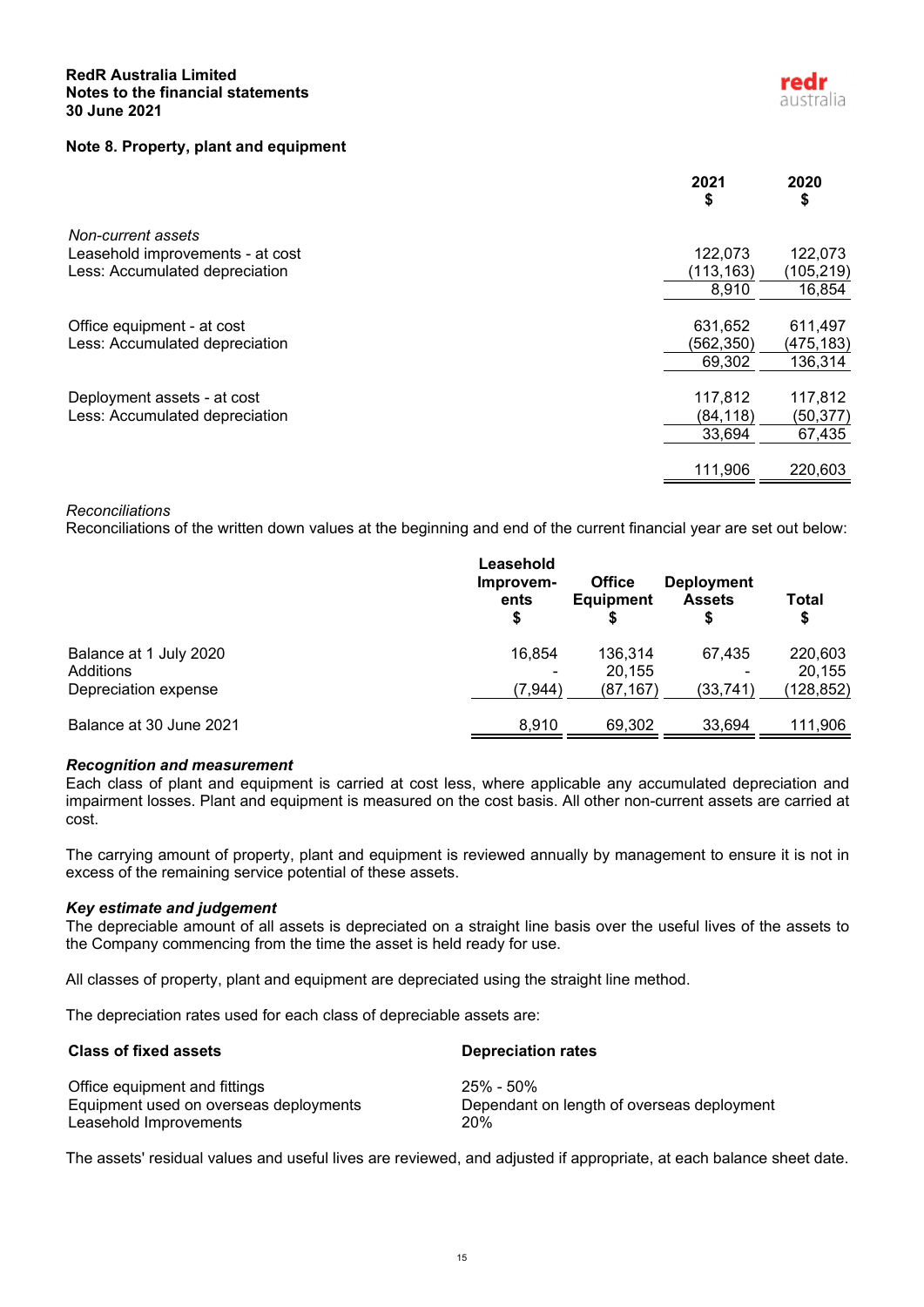## **RedR Australia Limited Notes to the financial statements 30 June 2021**

#### **Note 9. Right-of-use assets**

|                                | 2021<br>\$ | 2020<br>\$ |
|--------------------------------|------------|------------|
| Non-current assets             |            |            |
| Buildings - 55 Barry Street    | 913,535    | 913,535    |
| Less: Accumulated depreciation | (292, 326) | (146,166)  |
|                                | 621,209    | 767,369    |
|                                |            |            |
| Buildings - Fiji Office        | 12,630     | 45,398     |
| Less: Accumulated depreciation |            | (22, 699)  |
|                                | 12,630     | 22,699     |
|                                |            |            |
|                                | 633,839    | 790,068    |

#### *Recognition and measurement*

A right-of-use asset is recognised at the commencement date of a lease. The right-of-use asset is measured at cost, which comprises the initial amount of the lease liability, adjusted for, as applicable, any lease payments made at or before the commencement date net of any lease incentives received, any initial direct costs incurred, and, except where included in the cost of inventories, an estimate of costs expected to be incurred for dismantling and removing the underlying asset, and restoring the site or asset.

Right-of-use assets are depreciated on a straight-line basis over the unexpired period of the lease or the estimated useful life of the asset, whichever is the shorter. Where the company expects to obtain ownership of the leased asset at the end of the lease term, the depreciation is over its estimated useful life. Right-of use assets are subject to impairment or adjusted for any remeasurement of lease liabilities.

The company has elected not to recognise a right-of-use asset and corresponding lease liability for short-term leases with terms of 12 months or less and leases of low-value assets. Lease payments on these assets are expensed to profit or loss as incurred.

# **Note 10. Intangibles**

|                                | 2021       | 2020<br>S  |
|--------------------------------|------------|------------|
| Non-current assets             |            |            |
| Computer software - at cost    | 575,496    | 291,098    |
| Less: Accumulated amortisation | (250, 611) | (171, 257) |
|                                | 324,885    | 119.841    |

*Reconciliations*

Reconciliations of the written down values at the beginning and end of the current and previous financial year are set out below:

|                                                             | Computer<br><b>Software</b><br>\$ |
|-------------------------------------------------------------|-----------------------------------|
| Balance at 1 July 2020<br>Additions<br>Amortisation expense | 119,841<br>284,398<br>(79, 354)   |
| Balance at 30 June 2021                                     | 324,885                           |

Computer software includes \$284,398 of intangibles which is in development. The software will not be amortised until its completion.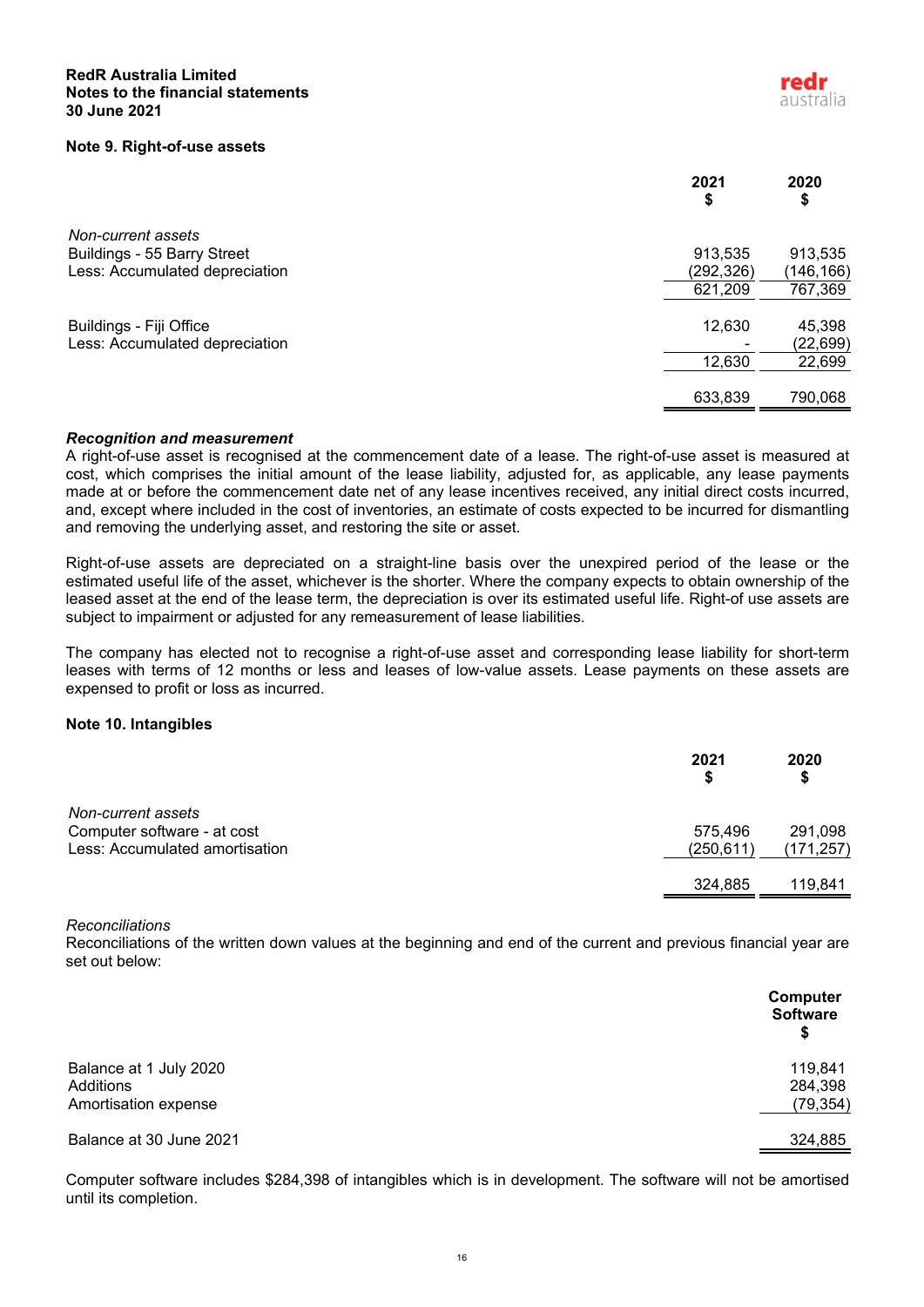

# **Note 10. Intangibles (continued)**

## *Recognition and measurement*

Computer software represents identifiable non-monetary assets without physical substance.

# *Key estimate and judgement*

The in-house software is being amortised over a period of 3-5 years. Amortisation begins when the asset is ready for use, that is, when it is in the condition necessary for it to be capable of operating in the manner intended by management.

# **Note 11. Trade and other payables**

|                            | 2021<br>\$ | 2020<br>\$ |
|----------------------------|------------|------------|
| <b>Current liabilities</b> |            |            |
| Trade payables             | 7,429      | 329,412    |
| Accrued expenses           | 59,077     | 20,376     |
| <b>GST liability</b>       | 325,050    | 393,484    |
| Other payables             |            | 8,515      |
|                            | 391,556    | 751,787    |

## *Recognition and measurement*

These amounts represent liabilities for goods and services provided to the company prior to the end of the financial year and which are unpaid. Due to their short-term nature they are measured at amortised cost and are not discounted. The amounts are unsecured and are usually paid within 30 days of recognition.

## **Note 12. Unearned income**

|                                | 2021<br>\$ | 2020<br>\$ |
|--------------------------------|------------|------------|
| <b>Current liabilities</b>     |            |            |
| Membership fees in advance     | 1,600      | 480        |
| Training fees in advance       | 175,060    | 25,925     |
| Other deferred revenue         | 216,405    |            |
|                                | 393,065    | 26,405     |
| Note 13. Lease liabilities     |            |            |
|                                | 2021<br>\$ | 2020<br>\$ |
| <b>Current liabilities</b>     |            |            |
| Lease liabilities              | 148,404    | 144,168    |
| <b>Non-current liabilities</b> |            |            |
| Lease liabilities              | 505,971    | 654,376    |
|                                | 654,375    | 798,544    |
|                                |            |            |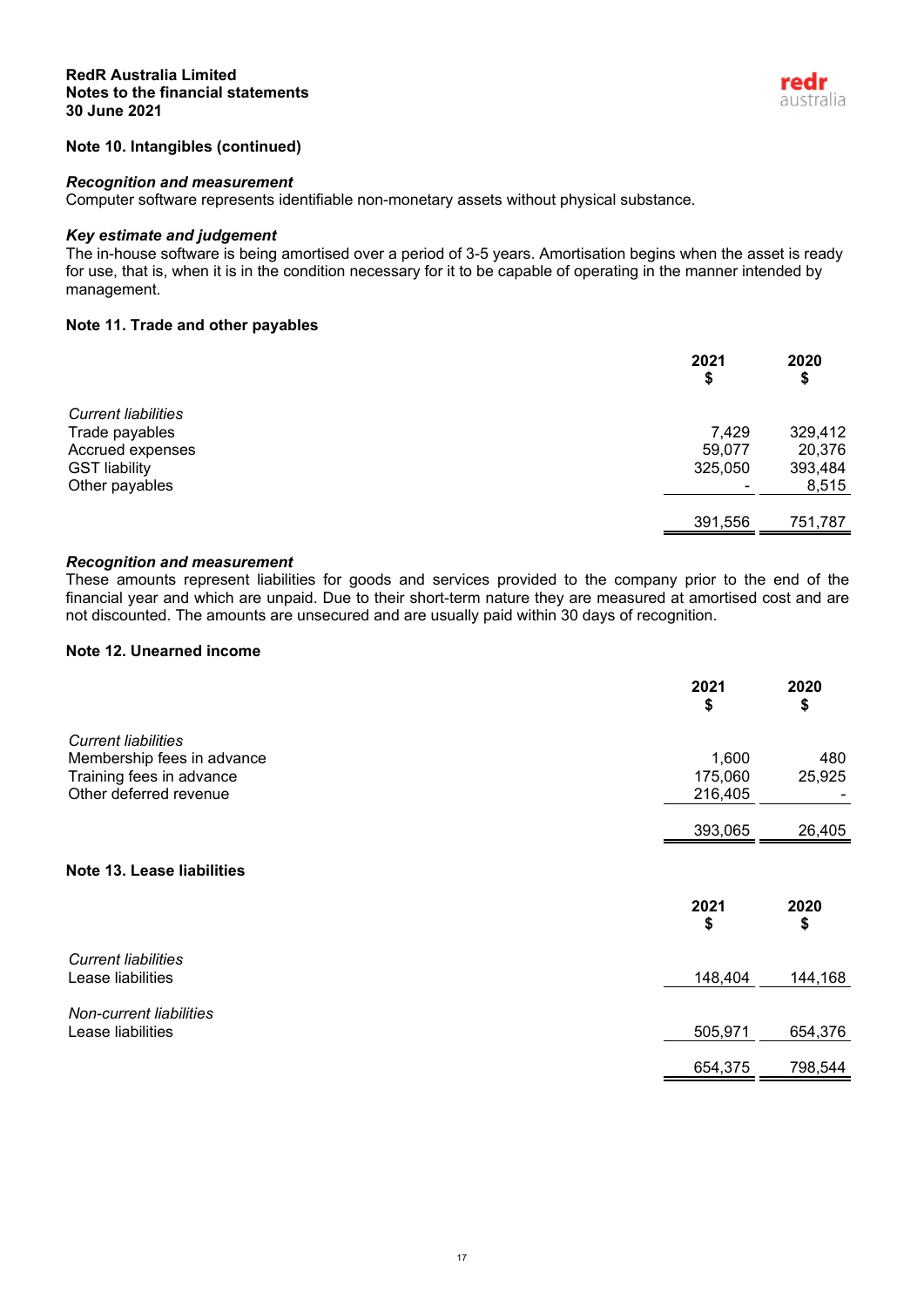## **Note 13. Lease liabilities (continued)**

|                                                      | 2021      | 2020<br>S |
|------------------------------------------------------|-----------|-----------|
| <b>Reconciliation</b>                                |           |           |
| Balance at the beginning of the year                 | 798.544   |           |
| Adjustment to opening balance on adoption of AASB 16 |           | 913.535   |
| Interest expense                                     | 17.991    | 21.257    |
| Lease repayments                                     | (162,160) | (136,248) |
| Total lease liabilities                              | 654,375   | 798,544   |

## *Recognition and measurement*

A lease liability is recognised at the commencement date of a lease. The lease liability is initially recognised at the present value of the lease payments to be made over the term of the lease, discounted using the interest rate implicit in the lease or, if that rate cannot be readily determined, the company's incremental borrowing rate. Lease payments comprise of fixed payments less any lease incentives receivable, variable lease payments that depend on an index or a rate, amounts expected to be paid under residual value guarantees, exercise price of a purchase option when the exercise of the option is reasonably certain to occur, and any anticipated termination penalties. The variable lease payments that do not depend on an index or a rate are expensed in the period in which they are incurred.

Lease liabilities are measured at amortised cost using the effective interest method. The carrying amounts are remeasured if there is a change in the following: future lease payments arising from a change in an index or a rate used; residual guarantee; lease term; certainty of a purchase option and termination penalties. When a lease liability is remeasured, an adjustment is made to the corresponding right-of use asset, or to profit or loss if the carrying amount of the right-of-use asset is fully written down.

#### **Note 14. Employee benefits**

|                            | 2021<br>\$ | 2020<br>\$ |
|----------------------------|------------|------------|
| <b>Current liabilities</b> |            |            |
| Annual leave               | 204,384    | 245,240    |
| Long service leave         | 98,004     | 80,993     |
|                            |            |            |
|                            | 302,388    | 326,233    |
|                            |            |            |
| Non-current liabilities    |            |            |
| Long service leave         | 50,069     | 65,260     |
|                            |            |            |
|                            | 352,457    | 391,493    |
|                            |            |            |

## *Recognition and measurement*

#### *Short-term employee benefits*

Liabilities for wages and salaries, including non-monetary benefits, annual leave and long service leave expected to be settled wholly within 12 months of the reporting date are measured at the amounts expected to be paid when the liabilities are settled.

#### *Other long-term employee benefits*

The liability for annual leave and long service leave not expected to be settled within 12 months of the reporting date are measured at the present value of expected future payments to be made in respect of services provided by employees up to the reporting date using the projected unit credit method. Consideration is given to expected future wage and salary levels, experience of employee departures and periods of service. Expected future payments are discounted using market yields at the reporting date on national government bonds with terms to maturity and currency that match, as closely as possible, the estimated future cash outflows.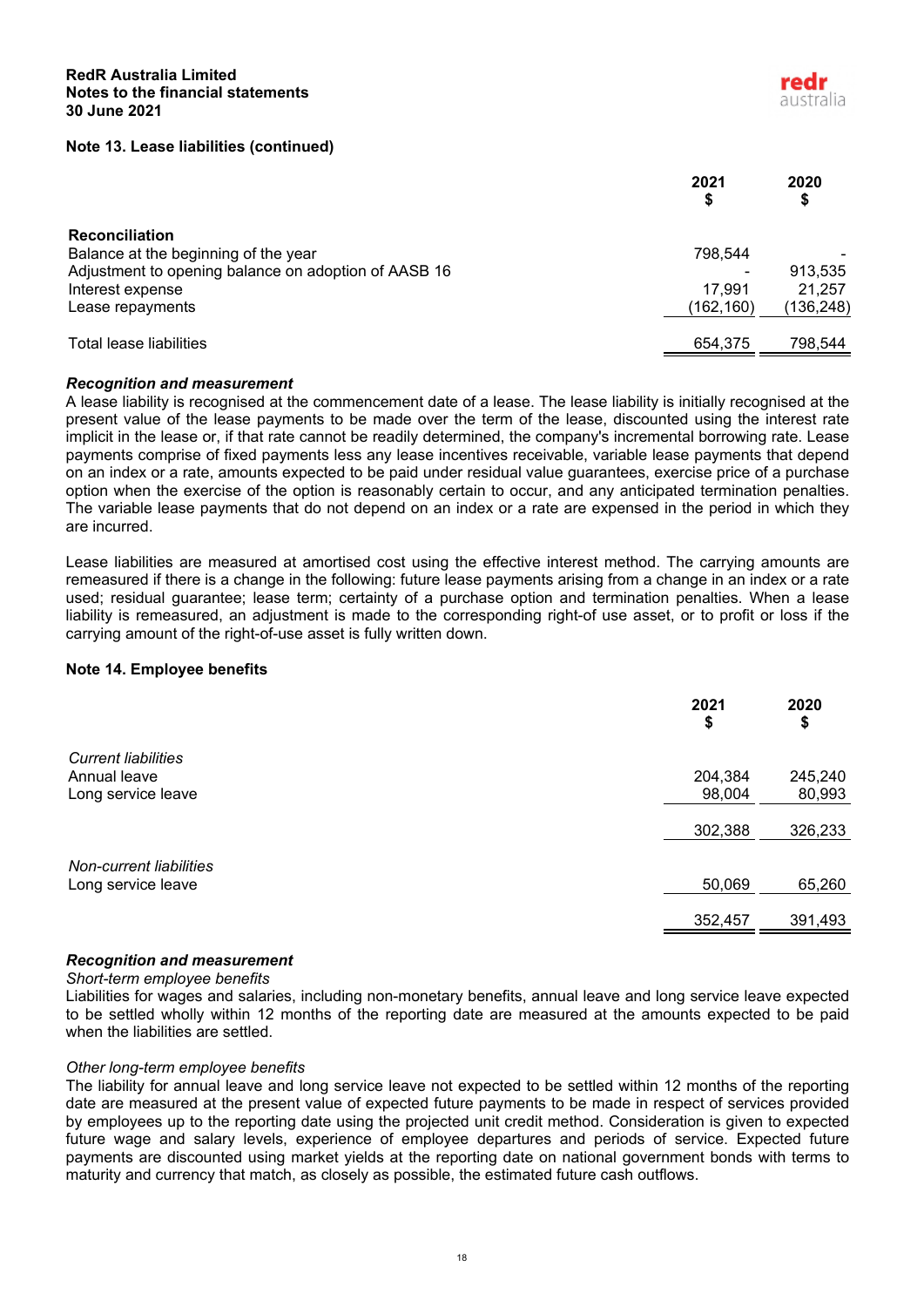## **Note 15. Key management personnel disclosures**

#### *Compensation*

The aggregate compensation made to directors and other members of key management personnel of the company is set out below:

|                        | 2021 | 2020<br>\$          |
|------------------------|------|---------------------|
| Aggregate compensation |      | 1,131,342 1,415,954 |

## **Note 16. Related party transactions**

Related parties include key management personnel as described above. No other transactions occurred with related parties.

# **Note 17. Economic dependency**

The company is dependent upon the ongoing receipt of funds from the Department of Foreign Affairs and Trade (DFAT) to ensure the continuance of its deployment operations. RedR Australia Limited have a deployment agreement in place with DFAT until 30 June 2024.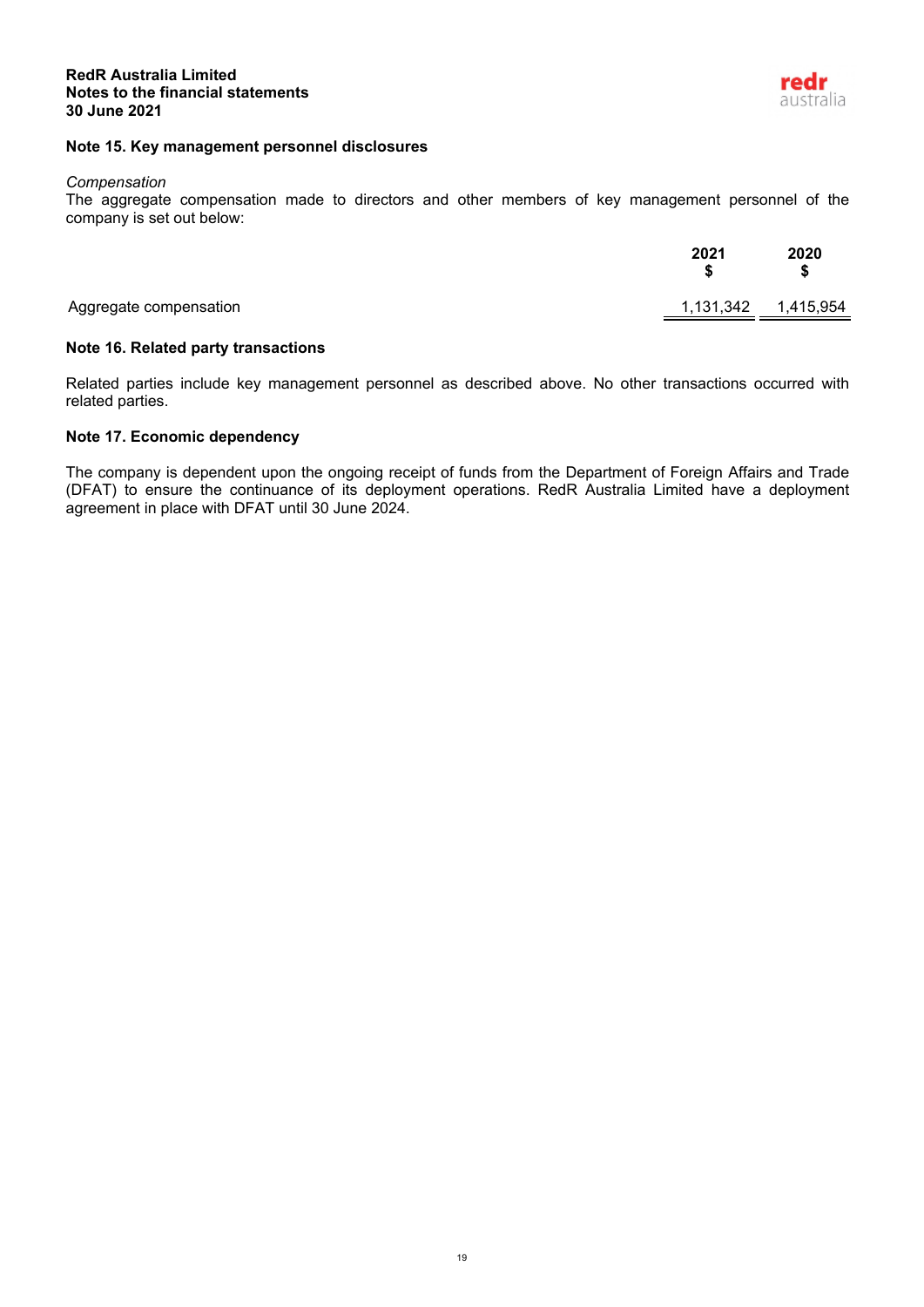# **RedR Australia Limited Directors' declaration 30 June 2021**



In the directors' opinion:

- the attached financial statements and notes comply with the Corporations Act 2001, the Australian Accounting Standards - Reduced Disclosure Requirements, the Australian Charities and Not-for-profits Commission Act 2012 and Australian Council for International Developments (ACFID) reporting requirements, the Corporations Regulations 2001 and other mandatory professional reporting requirements;
- the attached financial statements and notes give a true and fair view of the company's financial position as at 30 June 2021 and of its performance for the financial year ended on that date; and
- there are reasonable grounds to believe that the company will be able to pay its debts as and when they become due and payable.

Signed in accordance with subsection 60.15(2) of the *Australian Charities and Not-for-profit Commission Regulation 2013:*

On behalf of the directors

Director Director

29 October 2021

Robert Care Nicholas Evans<br>
Director Director<br>
Director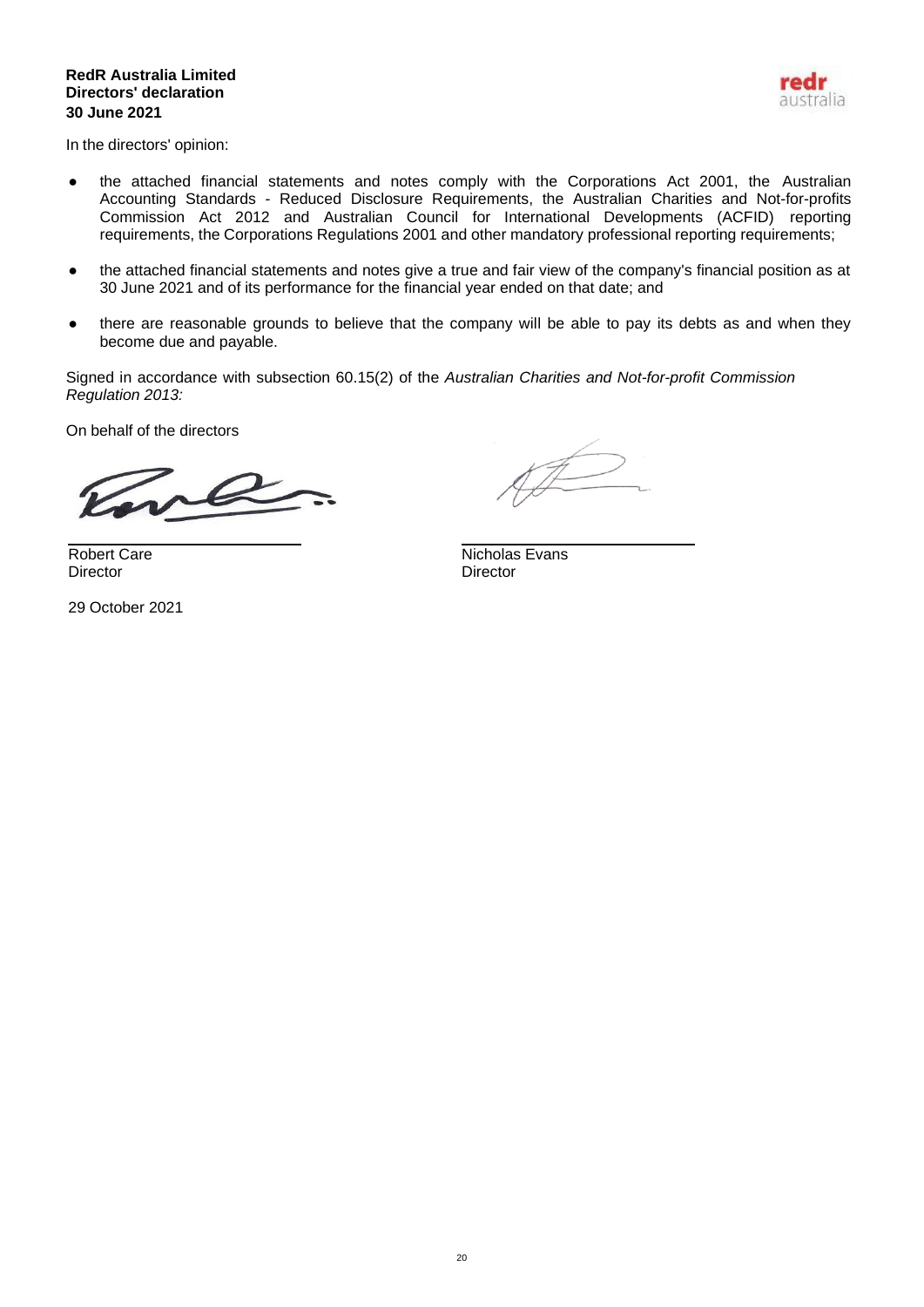

Collins Square, Tower Four Level 18, 727 Collins Street Melbourne VIC 3008 GPO Box 5099 Melbourne VIC 3001 Australia

# **INDEPENDENT AUDITOR'S REPORT**

To the members of RedR Australia Limited

# **Report on the Audit of the Financial Report**

# **Opinion**

We have audited the financial report of RedR Australia Limited (the registered entity), which comprises the statement of financial position as at 30 June 2021, the statement of profit or loss and other comprehensive income, the statement of changes in equity and the statement of cash flows for the year then ended, and notes to the financial report, including a summary of significant accounting policies, and the responsible entities' declaration.

In our opinion the accompanying financial report of RedR Australia Limited, is in accordance with Division 60 of the *Australian Charities and Not-for-profits Commission Act 2012*, including:

- (i) Giving a true and fair view of the registered entity's financial position as at 30 June 2021 and of its financial performance for the year then ended; and
- (ii) Complying with Australian Accounting Standards Reduced Disclosure Requirements and Division 60 of the *Australian Charities and Not-for-profits Commission Regulation 2013*.

# **Basis for opinion**

We conducted our audit in accordance with Australian Auditing Standards. Our responsibilities under those standards are further described in the *Auditor's responsibilities for the audit of the Financial Report* section of our report. We are independent of the registered entity in accordance with the auditor independence requirements of the *Australian Charities and Not-for-profits Commission Act 2012* (ACNC Act) and the ethical requirements of the Accounting Professional and Ethical Standards Board's APES 110 *Code of Ethics for Professional Accountants (including Independence Standards)* (the Code) that are relevant to our audit of the financial report in Australia. We have also fulfilled our other ethical responsibilities in accordance with the Code.

We believe that the audit evidence we have obtained is sufficient and appropriate to provide a basis for our opinion.

# **Other information**

Those charged with governance are responsible for the other information. The other information obtained at the date of this auditor's report is information included in the Directors' Report, but does not include the financial report and our auditor's report thereon.

Our opinion on the financial report does not cover the other information and accordingly we do not express any form of assurance conclusion thereon.

In connection with our audit of the financial report, our responsibility is to read the other information and, in doing so, consider whether the other information is materially inconsistent with the financial report or our knowledge obtained in the audit or otherwise appears to be materially misstated.

If, based on the work we have performed on the other information obtained prior to the date of this auditor's report, we conclude that there is a material misstatement of this other information, we are required to report that fact. We have nothing to report in this regard.